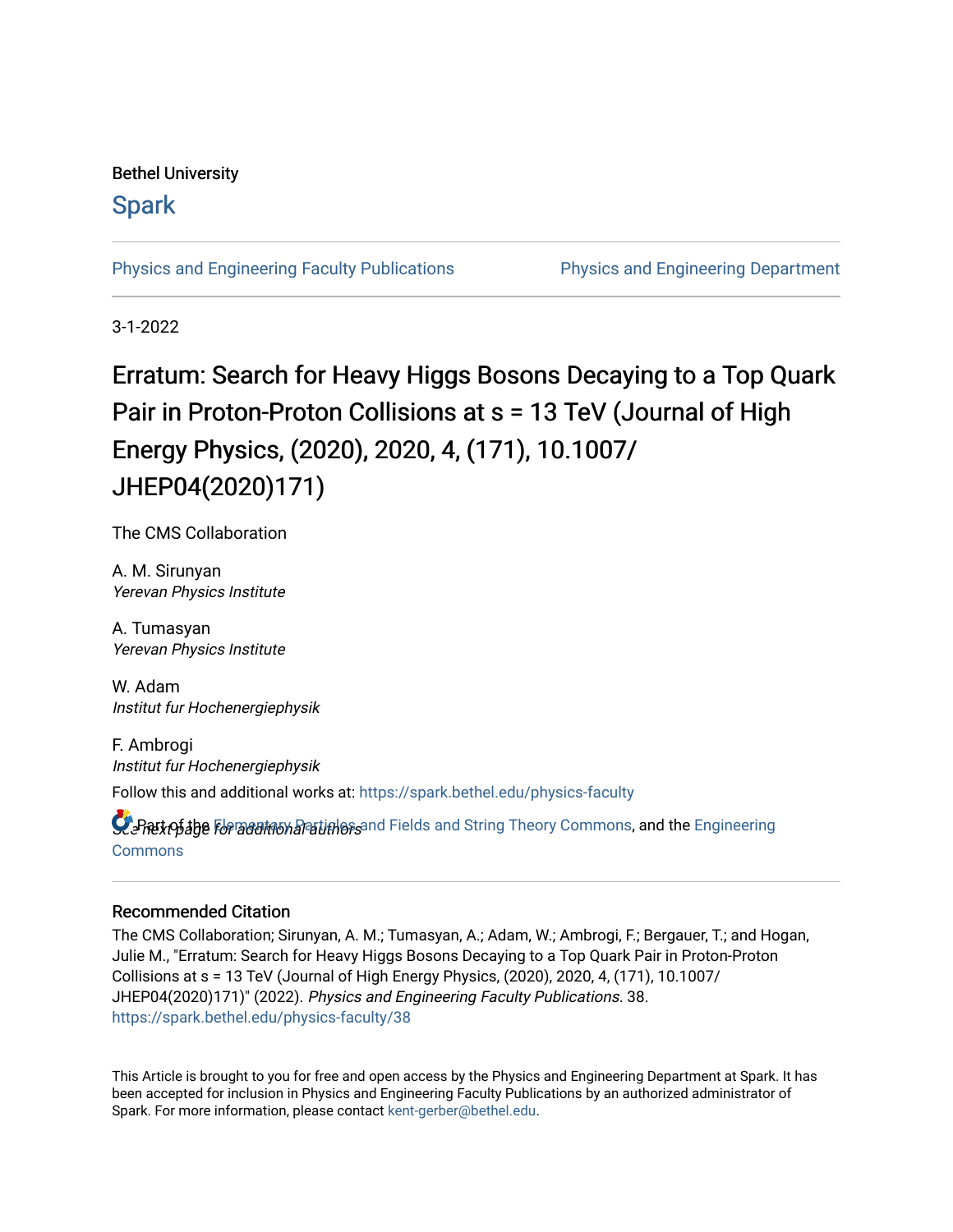# Authors

The CMS Collaboration, A. M. Sirunyan, A. Tumasyan, W. Adam, F. Ambrogi, T. Bergauer, and Julie M. Hogan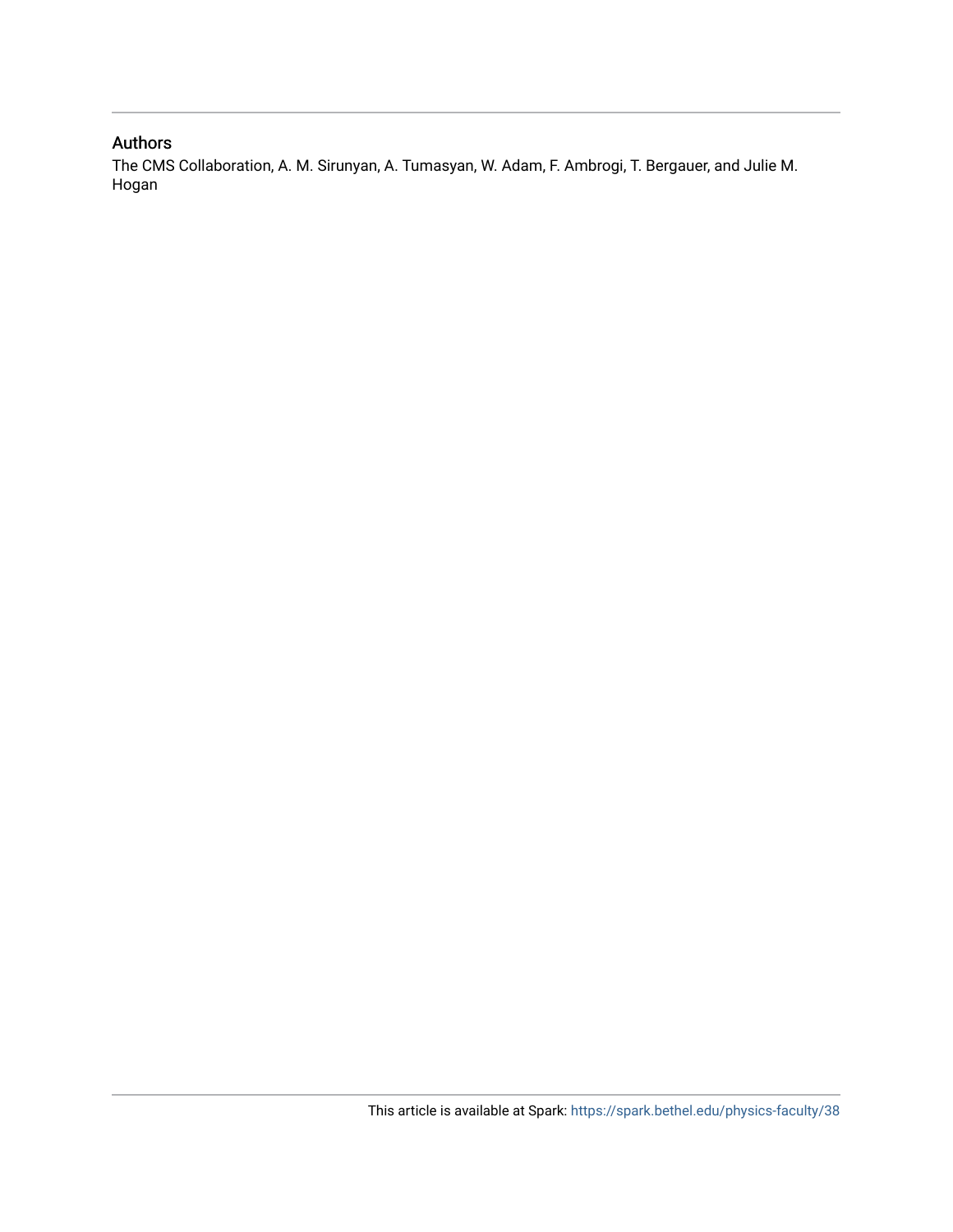PUBLISHED FOR SISSA BY 2 SPRINGER

Received: *February 15, 2022* Accepted: *March 11, 2022* Published: *March 28, 2022*

# **Erratum: Search for heavy Higgs bosons decaying to a top quark pair in proton-proton collisions at**  $\sqrt{s} = 13$  **TeV**



# **The CMS collaboration**

*E-mail:* [cms-publication-committee-chair@cern.ch](mailto:cms-publication-committee-chair@cern.ch)

ERRATUM TO: [JHEP04\(2020\)171](https://doi.org/10.1007/JHEP04(2020)171)

ArXiv ePrint: [1908.01115](https://arxiv.org/abs/1908.01115)

In figure 7 of the original publication, the label of the *y* axis should have been "− ln  $\frac{L(g_{\text{Att}})}{L_{\text{max}}}$  $\frac{L_{\rm SML}}{L_{\rm SM}}$ ". The corrected version is shown in figure [1.](#page-2-0) Accordingly, the text pointing to the figure should read "figure 7 shows scans of  $-\ln[L(g_{\text{At}\bar{t}})/L_{\text{SM}}]$  for this hypothesis, as a function of the coupling modifier  $g_{\text{At}^{\overline{\text{t}}}}$ ".



<span id="page-2-0"></span>**Figure 1.** Scans of profile likelihood for the pseudoscalar hypothesis with  $m_A = 400$  GeV and  $\Gamma_A/m_A = 4\%$ . The scans are shown for the single- and dilepton channels separately, as well as for the combination.

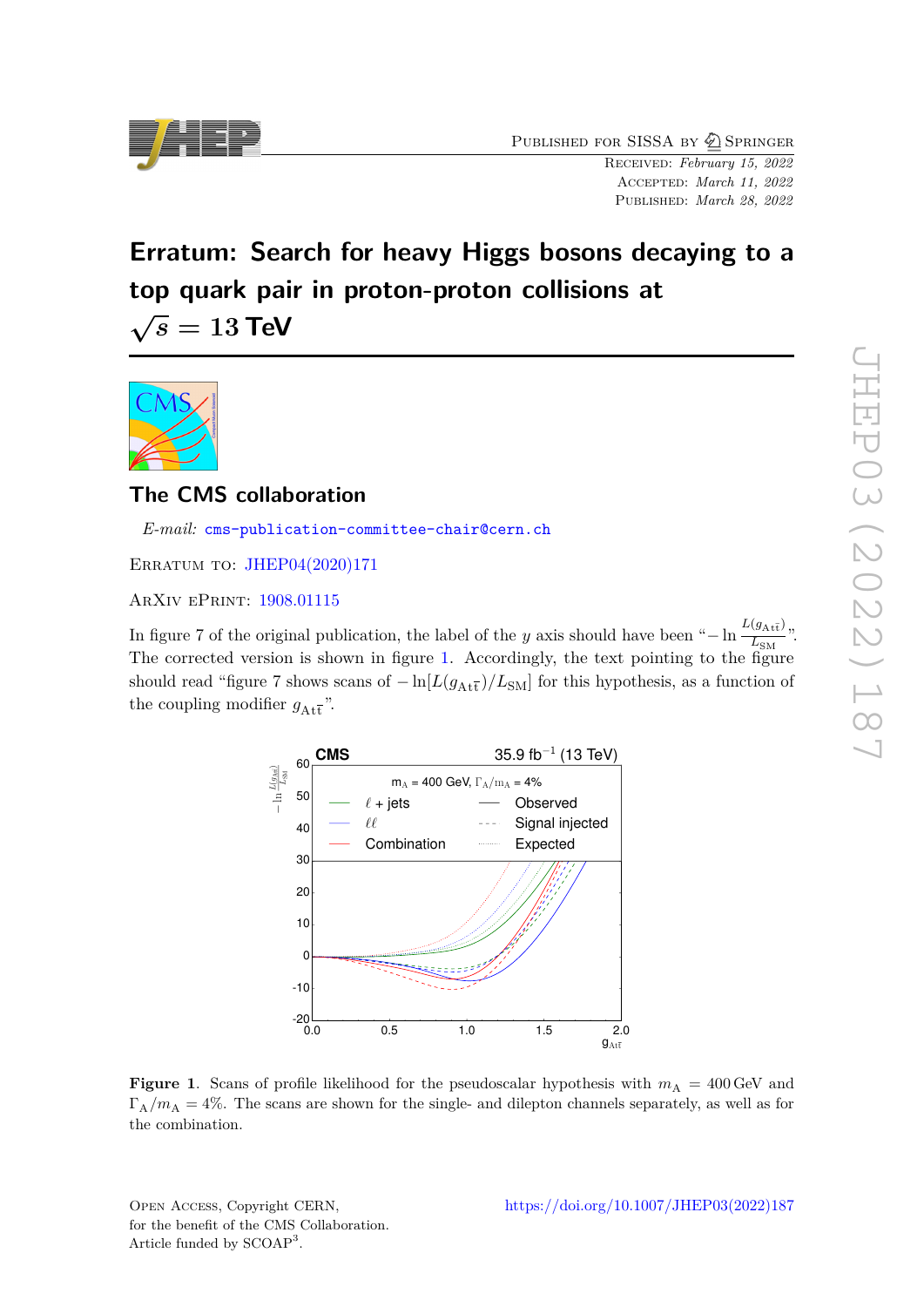**Open Access.** This article is distributed under the terms of the Creative Commons Attribution License [\(CC-BY 4.0\)](https://creativecommons.org/licenses/by/4.0/), which permits any use, distribution and reproduction in any medium, provided the original author(s) and source are credited.

### **The CMS collaboration**

# **Yerevan Physics Institute, Yerevan, Armenia**

A.M. Sirunyan† , A. Tumasyan

### **Institut für Hochenergiephysik, Wien, Austria**

W. Adam, F. Ambrogi, T. Bergauer, J. Brandstetter, M. Dragicevic, J. Erö, A. Escalante Del Valle, M. Flechl, R. Frühwirth $^1$ , M. Jeitler $^1$ , N. Krammer, I. Krätschmer, D. Liko, T. Madlener, I. Mikulec, N. Rad, J. Schieck<sup>1</sup>, R. Schöfbeck, M. Spanring, D. Spitzbart, W. Waltenberger, C.-E. Wulz<sup>1</sup>, M. Zarucki

#### **Institute for Nuclear Problems, Minsk, Belarus**

V. Drugakov, V. Mossolov, J. Suarez Gonzalez

### **Universiteit Antwerpen, Antwerpen, Belgium**

M.R. Darwish, E.A. De Wolf, D. Di Croce, X. Janssen, J. Lauwers, A. Lelek, M. Pieters, H. Rejeb Sfar, H. Van Haevermaet, P. Van Mechelen, S. Van Putte, N. Van Remortel

#### **Vrije Universiteit Brussel, Brussel, Belgium**

F. Blekman, E.S. Bols, S.S. Chhibra, J. D'Hondt, J. De Clercq, D. Lontkovskyi, S. Lowette, I. Marchesini, S. Moortgat, L. Moreels, Q. Python, K. Skovpen, S. Tavernier, W. Van Doninck, P. Van Mulders, I. Van Parijs

### **Université Libre de Bruxelles, Bruxelles, Belgium**

D. Beghin, B. Bilin, H. Brun, B. Clerbaux, G. De Lentdecker, H. Delannoy, B. Dorney, L. Favart, A. Grebenyuk, A.K. Kalsi, J. Luetic, A. Popov, N. Postiau, E. Starling, L. Thomas, C. Vander Velde, P. Vanlaer, D. Vannerom

### **Ghent University, Ghent, Belgium**

T. Cornelis, D. Dobur, I. Khvastunov<sup>2</sup>, M. Niedziela, C. Roskas, D. Trocino, M. Tytgat, W. Verbeke, B. Vermassen, M. Vit, N. Zaganidis

#### **Université Catholique de Louvain, Louvain-la-Neuve, Belgium**

O. Bondu, G. Bruno, C. Caputo, P. David, C. Delaere, M. Delcourt, A. Giammanco, V. Lemaitre, A. Magitteri, J. Prisciandaro, A. Saggio, M. Vidal Marono, P. Vischia, J. Zobec

#### **Centro Brasileiro de Pesquisas Fisicas, Rio de Janeiro, Brazil**

F.L. Alves, G.A. Alves, G. Correia Silva, C. Hensel, A. Moraes, P. Rebello Teles

### **Universidade do Estado do Rio de Janeiro, Rio de Janeiro, Brazil**

E. Belchior Batista Das Chagas, W. Carvalho, J. Chinellato<sup>3</sup>, E. Coelho, E.M. Da Costa, G.G. Da Silveira<sup>4</sup>, D. De Jesus Damiao, C. De Oliveira Martins, S. Fonseca De Souza, L.M. Huertas Guativa, H. Malbouisson, J. Martins<sup>5</sup>, D. Matos Figueiredo, M. Medina Jaime<sup>6</sup>,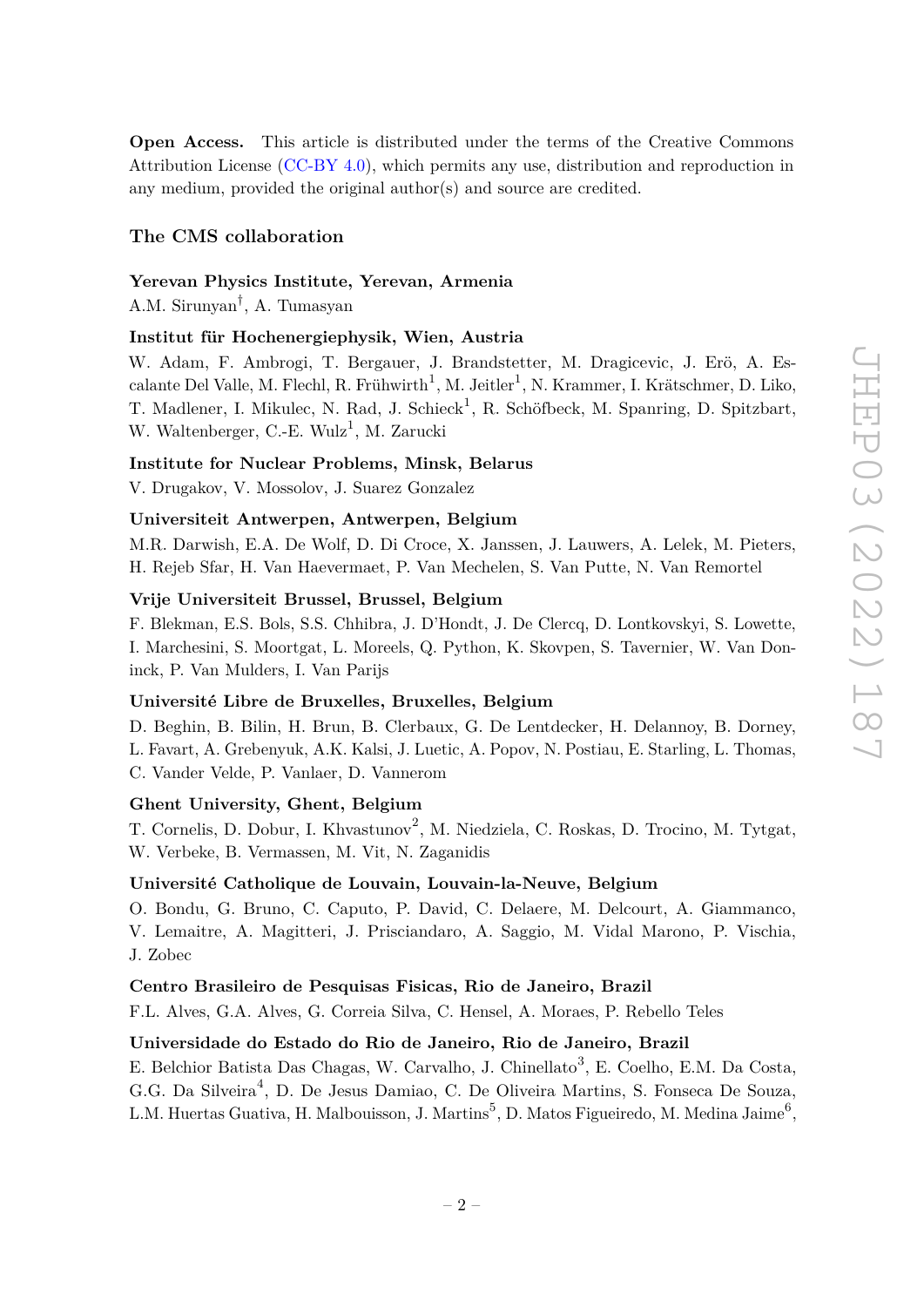M. Melo De Almeida, C. Mora Herrera, L. Mundim, H. Nogima, W.L. Prado Da Silva, L.J. Sanchez Rosas, A. Santoro, A. Sznajder, M. Thiel, E.J. Tonelli Manganote<sup>3</sup>, F. Torres Da Silva De Araujo, A. Vilela Pereira

# **Universidade Estadual Paulista***<sup>a</sup>* **, Universidade Federal do ABC***<sup>b</sup>* **, São Paulo, Brazil**

S. Ahuja<sup>a</sup>, C.A. Bernardes<sup>a</sup>, L. Calligaris<sup>a</sup>, T.R. Fernandez Perez Tomei<sup>a</sup>, E.M. Gregores<sup>b</sup>, D.S. Lemos, P.G. Mercadante*<sup>b</sup>* , S.F. Novaes*<sup>a</sup>* , SandraS. Padula*<sup>a</sup>*

# **Institute for Nuclear Research and Nuclear Energy, Bulgarian Academy of Sciences, Sofia, Bulgaria**

A. Aleksandrov, G. Antchev, R. Hadjiiska, P. Iaydjiev, A. Marinov, M. Misheva, M. Rodozov, M. Shopova, G. Sultanov

**University of Sofia, Sofia, Bulgaria** M. Bonchev, A. Dimitrov, T. Ivanov, L. Litov, B. Pavlov, P. Petkov

**Beihang University, Beijing, China** W. Fang<sup>7</sup>, X. Gao<sup>7</sup>, L. Yuan

### **Department of Physics, Tsinghua University, Beijing, China**

Z. Hu, Y. Wang

### **Institute of High Energy Physics, Beijing, China**

M. Ahmad, G.M. Chen, H.S. Chen, M. Chen, C.H. Jiang, D. Leggat, H. Liao, Z. Liu, S.M. Shaheen $^8$ , A. Spiezia, J. Tao, E. Yazgan, H. Zhang, S. Zhang $^8$ , J. Zhao

# **State Key Laboratory of Nuclear Physics and Technology, Peking University, Beijing, China**

A. Agapitos, Y. Ban, G. Chen, A. Levin, J. Li, L. Li, Q. Li, Y. Mao, S.J. Qian, D. Wang, Q. Wang

### **Universidad de Los Andes, Bogota, Colombia**

C. Avila, A. Cabrera, L.F. Chaparro Sierra, C. Florez, C.F. González Hernández, M.A. Segura Delgado

#### **Universidad de Antioquia, Medellin, Colombia**

J. Mejia Guisao, J.D. Ruiz Alvarez, C.A. Salazar González, N. Vanegas Arbelaez

# **University of Split, Faculty of Electrical Engineering, Mechanical Engineering and Naval Architecture, Split, Croatia**

D. Giljanović, N. Godinovic, D. Lelas, I. Puljak, T. Sculac

### **University of Split, Faculty of Science, Split, Croatia**

Z. Antunovic, M. Kovac

### **Institute Rudjer Boskovic, Zagreb, Croatia**

V. Brigljevic, S. Ceci, D. Ferencek, K. Kadija, B. Mesic, M. Roguljic, A. Starodumov<sup>9</sup>, T. Susa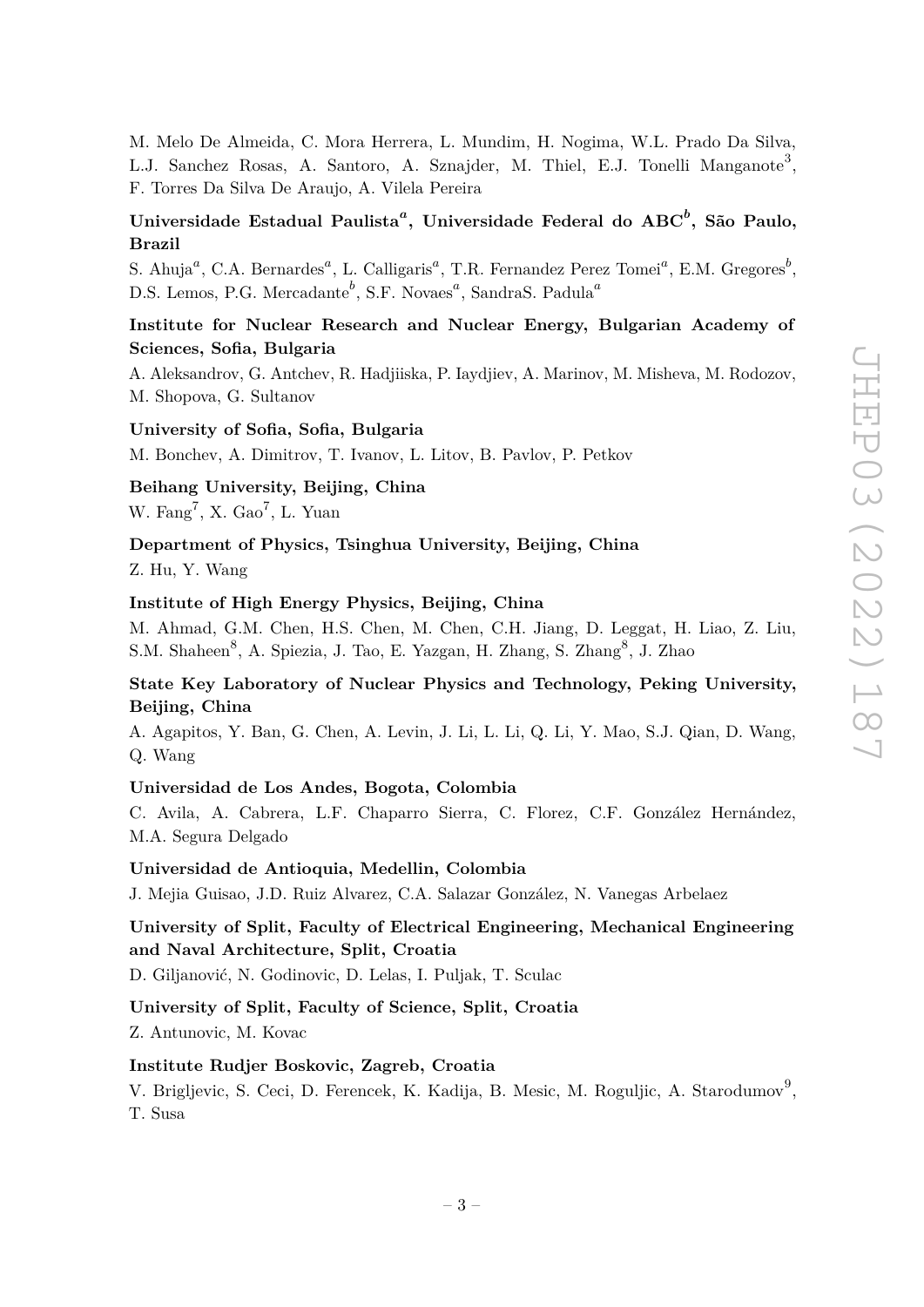### **University of Cyprus, Nicosia, Cyprus**

M.W. Ather, A. Attikis, E. Erodotou, A. Ioannou, M. Kolosova, S. Konstantinou, G. Mavromanolakis, J. Mousa, C. Nicolaou, F. Ptochos, P.A. Razis, H. Rykaczewski, D. Tsiakkouri

# **Charles University, Prague, Czech Republic**

M. Finger<sup>10</sup>, M. Finger Jr.<sup>10</sup>, A. Kveton, J. Tomsa

## **Escuela Politecnica Nacional, Quito, Ecuador**

E. Ayala

### **Universidad San Francisco de Quito, Quito, Ecuador**

E. Carrera Jarrin

# **Academy of Scientific Research and Technology of the Arab Republic of Egypt, Egyptian Network of High Energy Physics, Cairo, Egypt** H. Abdalla<sup>11</sup>, A. Mohamed<sup>12</sup>

#### **National Institute of Chemical Physics and Biophysics, Tallinn, Estonia**

S. Bhowmik, A. Carvalho Antunes De Oliveira, R.K. Dewanjee, K. Ehataht, M. Kadastik, M. Raidal, C. Veelken

#### **Department of Physics, University of Helsinki, Helsinki, Finland**

P. Eerola, L. Forthomme, H. Kirschenmann, K. Osterberg, M. Voutilainen

### **Helsinki Institute of Physics, Helsinki, Finland**

F. Garcia, J. Havukainen, J.K. Heikkilä, T. Järvinen, V. Karimäki, R. Kinnunen, T. Lampén, K. Lassila-Perini, S. Laurila, S. Lehti, T. Lindén, P. Luukka, T. Mäenpää, H. Siikonen, E. Tuominen, J. Tuominiemi

# **Lappeenranta University of Technology, Lappeenranta, Finland** T. Tuuva

### **IRFU, CEA, Université Paris-Saclay, Gif-sur-Yvette, France**

M. Besancon, F. Couderc, M. Dejardin, D. Denegri, B. Fabbro, J.L. Faure, F. Ferri, S. Ganjour, A. Givernaud, P. Gras, G. Hamel de Monchenault, P. Jarry, C. Leloup, E. Locci, J. Malcles, J. Rander, A. Rosowsky, M.Ö. Sahin, A. Savoy-Navarro<sup>13</sup>, M. Titov

# **Laboratoire Leprince-Ringuet, CNRS/IN2P3, Ecole Polytechnique, Institut Polytechnique de Paris**

C. Amendola, F. Beaudette, P. Busson, C. Charlot, B. Diab, G. Falmagne, R. Granier de Cassagnac, I. Kucher, A. Lobanov, C. Martin Perez, M. Nguyen, C. Ochando, P. Paganini, J. Rembser, R. Salerno, J.B. Sauvan, Y. Sirois, A. Zabi, A. Zghiche

### **Université de Strasbourg, CNRS, IPHC UMR 7178, Strasbourg, France**

J.-L. Agram<sup>14</sup>, J. Andrea, D. Bloch, G. Bourgatte, J.-M. Brom, E.C. Chabert, C. Collard, E. Conte<sup>14</sup>, J.-C. Fontaine<sup>14</sup>, D. Gelé, U. Goerlach, M. Jansová, A.-C. Le Bihan, N. Tonon, P. Van Hove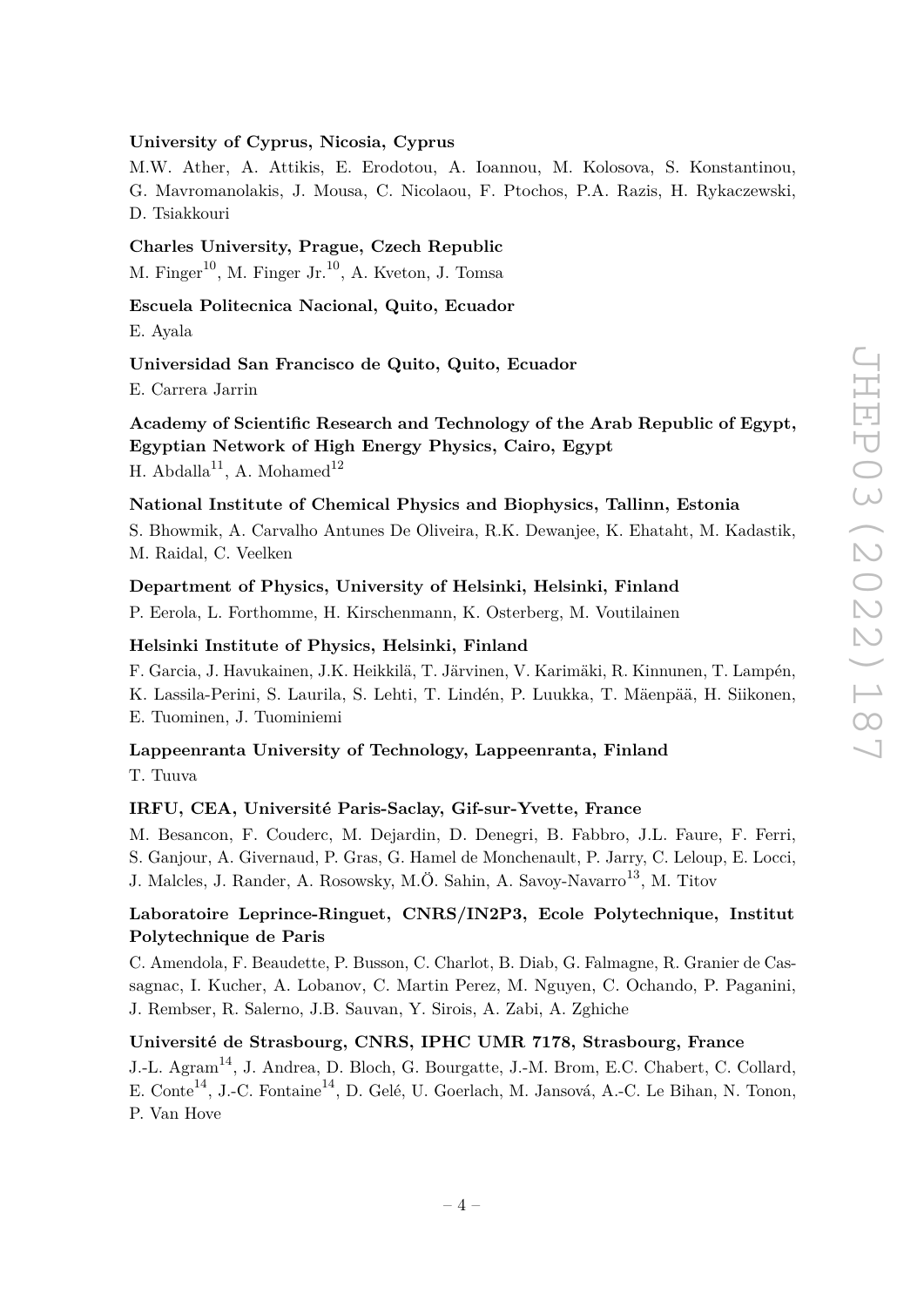# **Centre de Calcul de l'Institut National de Physique Nucleaire et de Physique des Particules, CNRS/IN2P3, Villeurbanne, France**

S. Gadrat

# **Université de Lyon, Université Claude Bernard Lyon 1, CNRS-IN2P3, Institut de Physique Nucléaire de Lyon, Villeurbanne, France**

S. Beauceron, C. Bernet, G. Boudoul, C. Camen, N. Chanon, R. Chierici, D. Contardo, P. Depasse, H. El Mamouni, J. Fay, S. Gascon, M. Gouzevitch, B. Ille, Sa. Jain, F. Lagarde, I.B. Laktineh, H. Lattaud, M. Lethuillier, L. Mirabito, S. Perries, V. Sordini, G. Touquet, M. Vander Donckt, S. Viret

### **Georgian Technical University, Tbilisi, Georgia**

A. Khvedelidze $10$ 

#### **Tbilisi State University, Tbilisi, Georgia**

 $Z.$  Tsamalaidze $^{10}$ 

#### **RWTH Aachen University, I. Physikalisches Institut, Aachen, Germany**

C. Autermann, L. Feld, M.K. Kiesel, K. Klein, M. Lipinski, D. Meuser, A. Pauls, M. Preuten, M.P. Rauch, C. Schomakers, J. Schulz, M. Teroerde, B. Wittmer

#### **RWTH Aachen University, III. Physikalisches Institut A, Aachen, Germany**

A. Albert, M. Erdmann, S. Erdweg, T. Esch, B. Fischer, R. Fischer, S. Ghosh, T. Hebbeker, K. Hoepfner, H. Keller, L. Mastrolorenzo, M. Merschmeyer, A. Meyer, P. Millet, G. Mocellin, S. Mondal, S. Mukherjee, D. Noll, A. Novak, T. Pook, A. Pozdnyakov, T. Quast, M. Radziej, Y. Rath, H. Reithler, M. Rieger, J. Roemer, A. Schmidt, S.C. Schuler, A. Sharma, S. Thüer, S. Wiedenbeck

### **RWTH Aachen University, III. Physikalisches Institut B, Aachen, Germany**

G. Flügge, W. Haj Ahmad<sup>15</sup>, O. Hlushchenko, T. Kress, T. Müller, A. Nehrkorn, A. Nowack, C. Pistone, O. Pooth, D. Roy, H. Sert, A. Stahl<sup>16</sup>

### **Deutsches Elektronen-Synchrotron, Hamburg, Germany**

M. Aldaya Martin, P. Asmuss, I. Babounikau, H. Bakhshiansohi, K. Beernaert, O. Behnke, U. Behrens, A. Bermúdez Martínez, D. Bertsche, A.A. Bin Anuar, K. Borras<sup>17</sup>, V. Botta. A. Campbell, A. Cardini, P. Connor, S. Consuegra Rodríguez, C. Contreras-Campana, V. Danilov, A. De Wit, M.M. Defranchis, C. Diez Pardos, D. Domínguez Damiani, G. Eckerlin, D. Eckstein, T. Eichhorn, A. Elwood, E. Eren, E. Gallo<sup>18</sup>, A. Geiser, J.M. Grados Luyando, A. Grohsjean, M. Guthoff, M. Haranko, A. Harb, A. Jafari, N.Z. Jomhari, H. Jung, A. Kasem<sup>17</sup>, M. Kasemann, H. Kaveh, J. Keaveney, C. Kleinwort, J. Knolle, D. Krücker, W. Lange, T. Lenz, J. Leonard, J. Lidrych, K. Lipka, W. Lohmann<sup>19</sup>, R. Mankel, I.-A. Melzer-Pellmann, A.B. Meyer, M. Meyer, M. Missiroli, G. Mittag, J. Mnich, A. Mussgiller, V. Myronenko, D. Pérez Adán, S.K. Pflitsch, D. Pitzl, A. Raspereza, A. Saibel, M. Savitskyi, V. Scheurer, P. Schütze, C. Schwanenberger, R. Shevchenko, A. Singh, H. Tholen, O. Turkot, A. Vagnerini, M. Van De Klundert, G.P. Van Onsem, R. Walsh, Y. Wen, K. Wichmann, C. Wissing, O. Zenaiev, R. Zlebcik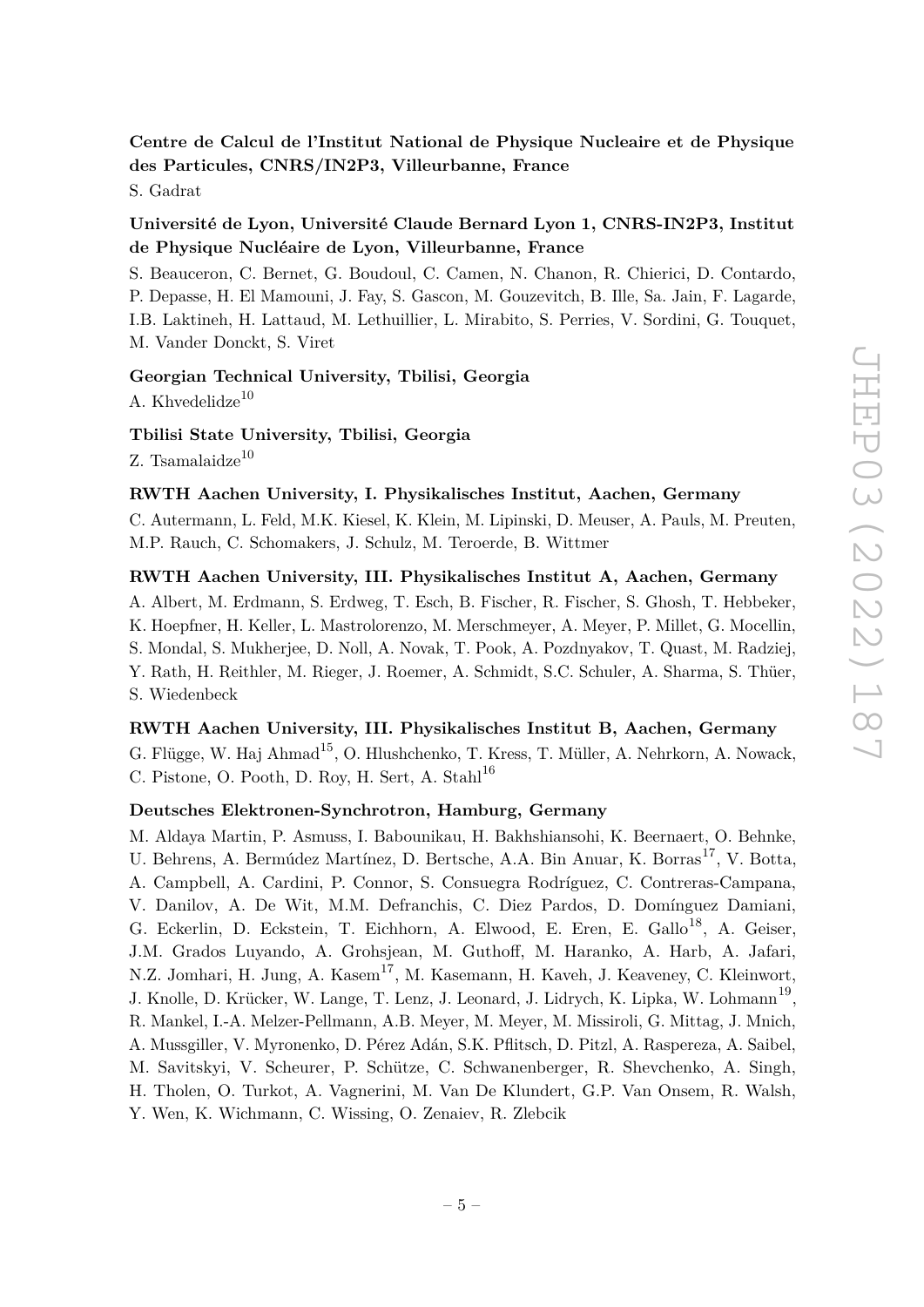#### **University of Hamburg, Hamburg, Germany**

R. Aggleton, S. Bein, L. Benato, A. Benecke, V. Blobel, T. Dreyer, A. Ebrahimi, A. Fröhlich, C. Garbers, E. Garutti, D. Gonzalez, P. Gunnellini, J. Haller, A. Hinzmann, A. Karavdina, G. Kasieczka, R. Klanner, R. Kogler, N. Kovalchuk, S. Kurz, V. Kutzner, J. Lange, T. Lange, A. Malara, D. Marconi, J. Multhaup, C.E.N. Niemeyer, D. Nowatschin, A. Perieanu, A. Reimers, O. Rieger, C. Scharf, P. Schleper, S. Schumann, J. Schwandt, J. Sonneveld, H. Stadie, G. Steinbrück, F.M. Stober, M. Stöver, B. Vormwald, I. Zoi

### **Karlsruher Institut fuer Technologie, Karlsruhe, Germany**

M. Akbiyik, C. Barth, M. Baselga, S. Baur, T. Berger, E. Butz, R. Caspart, T. Chwalek, W. De Boer, A. Dierlamm, K. El Morabit, N. Faltermann, M. Giffels, P. Goldenzweig, A. Gottmann, M.A. Harrendorf, F. Hartmann<sup>16</sup>, U. Husemann, S. Kudella, S. Mitra, M.U. Mozer, Th. Müller, M. Musich, A. Nürnberg, G. Quast, K. Rabbertz, M. Schröder, I. Shvetsov, H.J. Simonis, R. Ulrich, M. Weber, C. Wöhrmann, R. Wolf

# **Institute of Nuclear and Particle Physics (INPP), NCSR Demokritos, Aghia Paraskevi, Greece**

G. Anagnostou, P. Asenov, G. Daskalakis, T. Geralis, A. Kyriakis, D. Loukas, G. Paspalaki

### **National and Kapodistrian University of Athens, Athens, Greece**

M. Diamantopoulou, G. Karathanasis, P. Kontaxakis, A. Panagiotou, I. Papavergou, N. Saoulidou, A. Stakia, K. Theofilatos, K. Vellidis

#### **National Technical University of Athens, Athens, Greece**

G. Bakas, K. Kousouris, I. Papakrivopoulos, G. Tsipolitis

### **University of Ioánnina, Ioánnina, Greece**

I. Evangelou, C. Foudas, P. Gianneios, P. Katsoulis, P. Kokkas, S. Mallios, K. Manitara, N. Manthos, I. Papadopoulos, J. Strologas, F.A. Triantis, D. Tsitsonis

# **MTA-ELTE Lendület CMS Particle and Nuclear Physics Group, Eötvös Loránd University, Budapest, Hungary**

M. Bartók<sup>20</sup>, M. Csanad, P. Major, K. Mandal, A. Mehta, M.I. Nagy, G. Pasztor, O. Surányi, G.I. Veres

# **Wigner Research Centre for Physics, Budapest, Hungary**

G. Bencze, C. Hajdu, D. Horvath<sup>21</sup>, F. Sikler, T.Á. Vámi, V. Veszpremi, G. Vesztergombi<sup>†</sup>

**Institute of Nuclear Research ATOMKI, Debrecen, Hungary** N. Beni, S. Czellar, J. Karancsi<sup>20</sup>, A. Makovec, J. Molnar, Z. Szillasi

**Institute of Physics, University of Debrecen, Debrecen, Hungary** P. Raics, D. Teyssier, Z.L. Trocsanyi, B. Ujvari

**Eszterhazy Karoly University, Karoly Robert Campus, Gyongyos, Hungary** T. Csorgo, W.J. Metzger, F. Nemes, T. Novak

### **Indian Institute of Science (IISc), Bangalore, India**

S. Choudhury, J.R. Komaragiri, P.C. Tiwari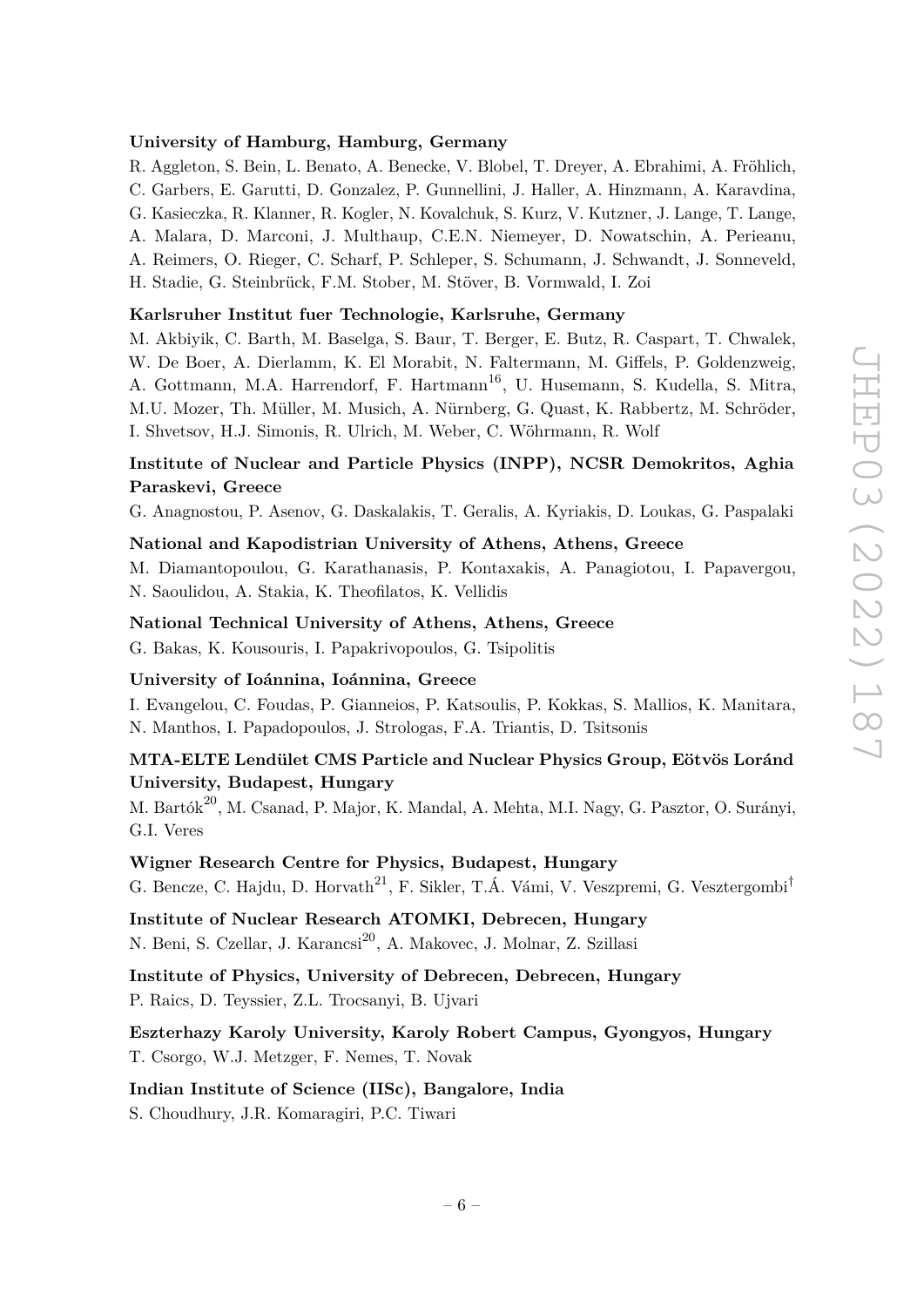# **National Institute of Science Education and Research, HBNI, Bhubaneswar, India**

S. Bahinipati $^{23}$ , C. Kar, G. Kole, P. Mal, V.K. Muraleedharan Nair Bindhu, A. Nayak $^{24}$ ,  $D.K.$  Sahoo $^{23}$ , S.K. Swain

### **Panjab University, Chandigarh, India**

S. Bansal, S.B. Beri, V. Bhatnagar, S. Chauhan, R. Chawla, N. Dhingra, R. Gupta, A. Kaur, M. Kaur, S. Kaur, P. Kumari, M. Lohan, M. Meena, K. Sandeep, S. Sharma, J.B. Singh, A.K. Virdi, G. Walia

# **University of Delhi, Delhi, India**

A. Bhardwaj, B.C. Choudhary, R.B. Garg, M. Gola, S. Keshri, Ashok Kumar, S. Malhotra, M. Naimuddin, P. Priyanka, K. Ranjan, Aashaq Shah, R. Sharma

### **Saha Institute of Nuclear Physics, HBNI, Kolkata, India**

R. Bhardwaj<sup>25</sup>, M. Bharti<sup>25</sup>, R. Bhattacharya, S. Bhattacharya, U. Bhawandeep<sup>25</sup>, D. Bhowmik, S. Dey, S. Dutta, S. Ghosh, M. Maity<sup>26</sup>, K. Mondal, S. Nandan, A. Purohit, P.K. Rout, G. Saha, S. Sarkar, T. Sarkar<sup>26</sup>, M. Sharan, B. Singh<sup>25</sup>, S. Thakur<sup>25</sup>

### **Indian Institute of Technology Madras, Madras, India**

P.K. Behera, P. Kalbhor, A. Muhammad, P.R. Pujahari, A. Sharma, A.K. Sikdar

### **Bhabha Atomic Research Centre, Mumbai, India**

R. Chudasama, D. Dutta, V. Jha, V. Kumar, D.K. Mishra, P.K. Netrakanti, L.M. Pant, P. Shukla

### **Tata Institute of Fundamental Research-A, Mumbai, India**

T. Aziz, M.A. Bhat, S. Dugad, G.B. Mohanty, N. Sur, RavindraKumar Verma

### **Tata Institute of Fundamental Research-B, Mumbai, India**

S. Banerjee, S. Bhattacharya, S. Chatterjee, P. Das, M. Guchait, S. Karmakar, S. Kumar, G. Majumder, K. Mazumdar, N. Sahoo, S. Sawant

### **Indian Institute of Science Education and Research (IISER), Pune, India**

S. Chauhan, S. Dube, V. Hegde, A. Kapoor, K. Kothekar, S. Pandey, A. Rane, A. Rastogi, S. Sharma

# **Institute for Research in Fundamental Sciences (IPM), Tehran, Iran**

S. Chenarani<sup>27</sup>, E. Eskandari Tadavani, S.M. Etesami<sup>27</sup>, M. Khakzad, M. Mohammadi Najafabadi, M. Naseri, F. Rezaei Hosseinabadi

### **University College Dublin, Dublin, Ireland**

M. Felcini, M. Grunewald

# **INFN Sezione di Bari***<sup>a</sup>* **, Università di Bari***<sup>b</sup>* **, Politecnico di Bari***<sup>c</sup>* **, Bari, Italy**

M. Abbrescia*a,b*, R. Aly*a,b,*28, C. Calabria*a,b*, A. Colaleo*<sup>a</sup>* , D. Creanza*a,c*, L. Cristella*a,b* , N. De Filippis*a,c*, M. De Palma*a,b*, A. Di Florio*a,b*, L. Fiore*<sup>a</sup>* , A. Gelmi*a,b*, G. Iaselli*a,c* , M. Ince*a,b*, S. Lezki*a,b*, G. Maggi*a,c*, M. Maggi*<sup>a</sup>* , G. Miniello*a,b*, S. My*a,b*, S. Nuzzo*a,b* ,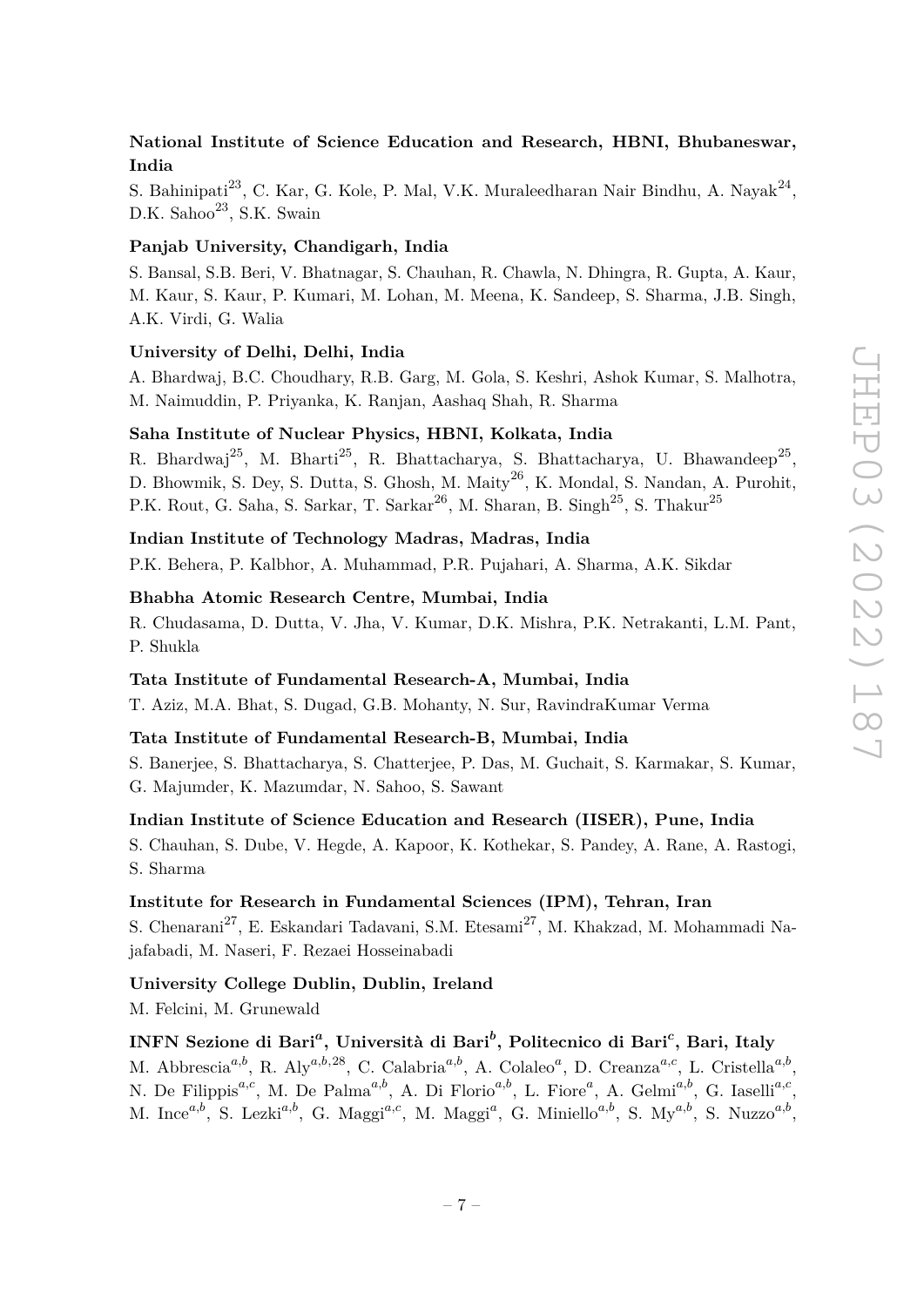A. Pompili<sup>a,b</sup>, G. Pugliese<sup>a,c</sup>, R. Radogna<sup>a</sup>, A. Ranieri<sup>a</sup>, G. Selvaggi<sup>a,b</sup>, L. Silvestris<sup>a</sup>, R. Venditti*<sup>a</sup>* , P. Verwilligen*<sup>a</sup>*

# **INFN Sezione di Bologna***<sup>a</sup>* **, Università di Bologna***<sup>b</sup>* **, Bologna, Italy**

G. Abbiendi<sup>a</sup>, C. Battilana<sup>a,b</sup>, D. Bonacorsi<sup>a,b</sup>, L. Borgonovi<sup>a,b</sup>, S. Braibant-Giacomelli<sup>a,b</sup>, R. Campanini<sup>*a,b*</sup>, P. Capiluppi<sup>*a,b*</sup>, A. Castro<sup>*a,b*</sup>, F.R. Cavallo<sup>*a*</sup>, C. Ciocca<sup>*a*</sup>, G. Codispoti<sup>*a,b*</sup>, M. Cuffiani<sup>a,b</sup>, G.M. Dallavalle<sup>a</sup>, F. Fabbri<sup>a</sup>, A. Fanfani<sup>a,b</sup>, E. Fontanesi, P. Giacomelli<sup>a</sup>, C. Grandi<sup>a</sup>, L. Guiducci<sup>a,b</sup>, F. Iemmi<sup>a,b</sup>, S. Lo Meo<sup>a,29</sup>, S. Marcellini<sup>a</sup>, G. Masetti<sup>a</sup>, F.L. Navarria*a,b*, A. Perrotta*<sup>a</sup>* , F. Primavera*a,b*, A.M. Rossi*a,b*, T. Rovelli*a,b*, G.P. Siroli*a,b* , N. Tosi*<sup>a</sup>*

# **INFN Sezione di Catania***<sup>a</sup>* **, Università di Catania***<sup>b</sup>* **, Catania, Italy**

S. Albergo*a,b,*30, S. Costa*a,b*, A. Di Mattia*<sup>a</sup>* , R. Potenza*a,b*, A. Tricomi*a,b,*30, C. Tuve*a,b*

# **INFN Sezione di Firenze***<sup>a</sup>* **, Università di Firenze***<sup>b</sup>* **, Firenze, Italy**

G. Barbagli<sup>a</sup>, R. Ceccarelli, K. Chatterjee<sup>*a,b*</sup>, V. Ciulli<sup>*a,b*</sup>, C. Civinini<sup>*a*</sup>, R. D'Alessandro<sup>*a,b*</sup>, E. Focardi<sup>a,b</sup>, G. Latino, P. Lenzi<sup>a,b</sup>, M. Meschini<sup>a</sup>, S. Paoletti<sup>a</sup>, G. Sguazzoni<sup>a</sup>, D. Strom<sup>a</sup>, L. Viliani*<sup>a</sup>*

# **INFN Laboratori Nazionali di Frascati, Frascati, Italy**

L. Benussi, S. Bianco, D. Piccolo

# **INFN Sezione di Genova***<sup>a</sup>* **, Università di Genova***<sup>b</sup>* **, Genova, Italy**

M. Bozzo*a,b*, F. Ferro*<sup>a</sup>* , R. Mulargia*a,b*, E. Robutti*<sup>a</sup>* , S. Tosi*a,b*

# **INFN Sezione di Milano-Bicocca***<sup>a</sup>* **, Università di Milano-Bicocca***<sup>b</sup>* **, Milano, Italy**

A. Benaglia<sup>a</sup>, A. Beschi<sup>a,b</sup>, F. Brivio<sup>a,b</sup>, V. Ciriolo<sup>a,b,16</sup>, S. Di Guida<sup>a,b,16</sup>, M.E. Dinardo<sup>a,b</sup>, P. Dini<sup>a</sup>, S. Fiorendi<sup>a,b</sup>, S. Gennai<sup>a</sup>, A. Ghezzi<sup>a,b</sup>, P. Govoni<sup>a,b</sup>, L. Guzzi<sup>a,b</sup>, M. Malberti<sup>a</sup>, S. Malvezzi<sup>a</sup>, D. Menasce<sup>a</sup>, F. Monti<sup>a,b</sup>, L. Moroni<sup>a</sup>, G. Ortona<sup>a,b</sup>, M. Paganoni<sup>a,b</sup>, D. Pedrini*<sup>a</sup>* , S. Ragazzi*a,b*, T. Tabarelli de Fatis*a,b*, D. Zuolo*a,b*

# **INFN Sezione di Napoli***<sup>a</sup>* **, Università di Napoli 'Federico II'***<sup>b</sup>* **, Napoli, Italy, Università della Basilicata***<sup>c</sup>* **, Potenza, Italy, Università G. Marconi***<sup>d</sup>* **, Roma, Italy**

S. Buontempo<sup>a</sup>, N. Cavallo<sup>a,c</sup>, A. De Iorio<sup>a,b</sup>, A. Di Crescenzo<sup>a,b</sup>, F. Fabozzi<sup>a,c</sup>, F. Fienga<sup>a</sup>, G. Galati<sup>a</sup>, A.O.M. Iorio<sup>a,b</sup>, L. Lista<sup>a,b</sup>, S. Meola<sup>a,d,16</sup>, P. Paolucci<sup>a,16</sup>, B. Rossi<sup>a</sup>, C. Sciacca*a,b*, E. Voevodina*a,b*

# **INFN Sezione di Padova***<sup>a</sup>* **, Università di Padova***<sup>b</sup>* **, Padova, Italy, Università di Trento***<sup>c</sup>* **, Trento, Italy**

P. Azzi<sup>a</sup>, N. Bacchetta<sup>a</sup>, D. Bisello<sup>a,b</sup>, A. Boletti<sup>a,b</sup>, A. Bragagnolo, R. Carlin<sup>a,b</sup>, P. Checchia<sup>a</sup>, P. De Castro Manzano<sup>a</sup>, T. Dorigo<sup>a</sup>, U. Dosselli<sup>a</sup>, F. Gasparini<sup>a,b</sup>, U. Gasparini<sup>a,b</sup>, A. Gozzelino<sup>a</sup>, S.Y. Hoh, P. Lujan, M. Margoni<sup>a,b</sup>, A.T. Meneguzzo<sup>a,b</sup>, J. Pazzini<sup>a,b</sup>, M. Presilla*<sup>b</sup>* , P. Ronchese*a,b*, R. Rossin*a,b*, F. Simonetto*a,b*, A. Tiko, M. Tosi*a,b*, M. Zanetti*a,b* , P. Zotto*a,b*, G. Zumerle*a,b*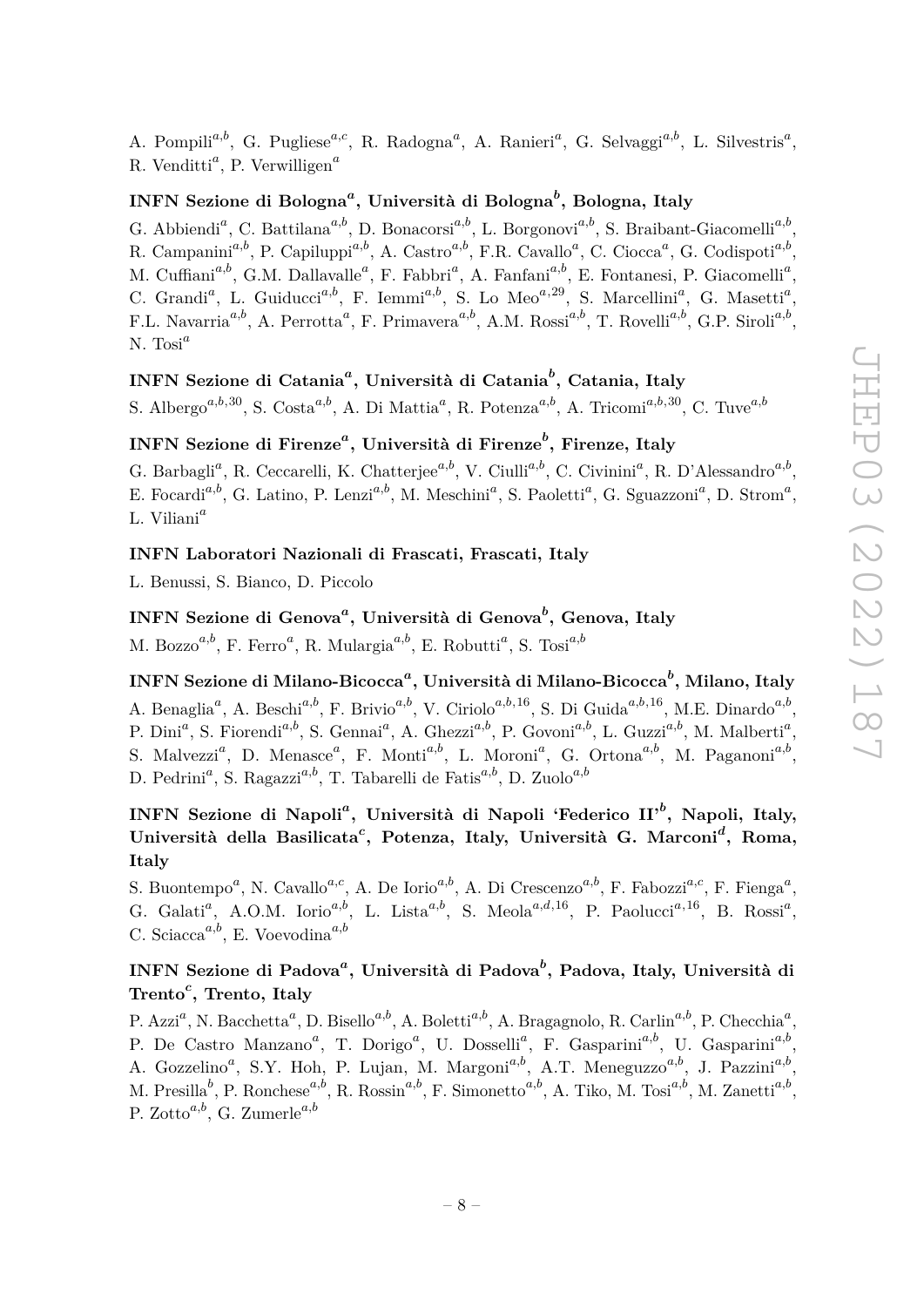# **INFN Sezione di Pavia***<sup>a</sup>* **, Università di Pavia***<sup>b</sup>* **, Pavia, Italy**

A. Braghieri<sup>a</sup>, P. Montagna<sup>a,b</sup>, S.P. Ratti<sup>a,b</sup>, V. Re<sup>a</sup>, M. Ressegotti<sup>a,b</sup>, C. Riccardi<sup>a,b</sup>, P. Salvini*<sup>a</sup>* , I. Vai*a,b*, P. Vitulo*a,b*

# **INFN Sezione di Perugia***<sup>a</sup>* **, Università di Perugia***<sup>b</sup>* **, Perugia, Italy**

M. Biasini*a,b*, G.M. Bilei*<sup>a</sup>* , C. Cecchi*a,b*, D. Ciangottini*a,b*, L. Fanò*a,b*, P. Lariccia*a,b* , R. Leonardi<sup>a,b</sup>, E. Manoni<sup>a</sup>, G. Mantovani<sup>a,b</sup>, V. Mariani<sup>a,b</sup>, M. Menichelli<sup>a</sup>, A. Rossi<sup>a,b</sup>, A. Santocchia*a,b*, D. Spiga*<sup>a</sup>*

# **INFN Sezione di Pisa***<sup>a</sup>* **, Università di Pisa***<sup>b</sup>* **, Scuola Normale Superiore di Pisa***<sup>c</sup>* **, Pisa, Italy**

K. Androsov<sup>a</sup>, P. Azzurri<sup>a</sup>, G. Bagliesi<sup>a</sup>, V. Bertacchi<sup>a,c</sup>, L. Bianchini<sup>a</sup>, T. Boccali<sup>a</sup>, R. Castaldi<sup>a</sup>, M.A. Ciocci<sup>a,b</sup>, R. Dell'Orso<sup>a</sup>, G. Fedi<sup>a</sup>, L. Giannini<sup>a,c</sup>, A. Giassi<sup>a</sup>, M.T. Grippo<sup>a</sup>, F. Ligabue<sup>a,c</sup>, E. Manca<sup>a,c</sup>, G. Mandorli<sup>a,c</sup>, A. Messineo<sup>a,b</sup>, F. Palla<sup>a</sup>, A. Rizzi<sup>a,b</sup>, G. Rolandi<sup>31</sup>, S. Roy Chowdhury, A. Scribano<sup>a</sup>, P. Spagnolo<sup>a</sup>, R. Tenchini<sup>a</sup>, G. Tonelli*a,b*, N. Turini, A. Venturi*<sup>a</sup>* , P.G. Verdini*<sup>a</sup>*

# **INFN Sezione di Roma***<sup>a</sup>* **, Sapienza Università di Roma***<sup>b</sup>* **, Rome, Italy**

F. Cavallari<sup>a</sup>, M. Cipriani<sup>a,b</sup>, D. Del Re<sup>a,b</sup>, E. Di Marco<sup>a,b</sup>, M. Diemoz<sup>a</sup>, E. Longo<sup>a,b</sup>, B. Marzocchi*a,b*, P. Meridiani*<sup>a</sup>* , G. Organtini*a,b*, F. Pandolfi*<sup>a</sup>* , R. Paramatti*a,b*, C. Quaranta*a,b* , S. Rahatlou*a,b*, C. Rovelli*<sup>a</sup>* , F. Santanastasio*a,b*, L. Soffi*a,b*

# **INFN Sezione di Torino***<sup>a</sup>* **, Università di Torino***<sup>b</sup>* **, Torino, Italy, Università del Piemonte Orientale***<sup>c</sup>* **, Novara, Italy**

N. Amapane*a,b*, R. Arcidiacono*a,c*, S. Argiro*a,b*, M. Arneodo*a,c*, N. Bartosik*<sup>a</sup>* , R. Bellan*a,b* , C. Biino<sup>a</sup>, A. Cappati<sup>a,b</sup>, N. Cartiglia<sup>a</sup>, S. Cometti<sup>a</sup>, M. Costa<sup>a,b</sup>, R. Covarelli<sup>a,b</sup>, N. Demaria<sup>a</sup>, B. Kiani<sup>a,b</sup>, C. Mariotti<sup>a</sup>, S. Maselli<sup>a</sup>, E. Migliore<sup>a,b</sup>, V. Monaco<sup>a,b</sup>, E. Monteil<sup>a,b</sup>, M. Monteno<sup>a</sup>, M.M. Obertino<sup>a,b</sup>, L. Pacher<sup>a,b</sup>, N. Pastrone<sup>a</sup>, M. Pelliccioni<sup>a</sup>, G.L. Pinna Angioni*a,b*, A. Romero*a,b*, M. Ruspa*a,c*, R. Sacchi*a,b*, R. Salvatico*a,b*, V. Sola*<sup>a</sup>* , A. Solano*a,b*, D. Soldi*a,b*, A. Staiano*<sup>a</sup>*

# **INFN Sezione di Trieste***<sup>a</sup>* **, Università di Trieste***<sup>b</sup>* **, Trieste, Italy**

S. Belforte<sup>a</sup>, V. Candelise<sup>a,b</sup>, M. Casarsa<sup>a</sup>, F. Cossutti<sup>a</sup>, A. Da Rold<sup>a,b</sup>, G. Della Ricca<sup>a,b</sup>, F. Vazzoler*a,b*, A. Zanetti*<sup>a</sup>*

#### **Kyungpook National University, Daegu, Korea**

B. Kim, D.H. Kim, G.N. Kim, M.S. Kim, J. Lee, S.W. Lee, C.S. Moon, Y.D. Oh, S.I. Pak, S. Sekmen, D.C. Son, Y.C. Yang

# **Chonnam National University, Institute for Universe and Elementary Particles, Kwangju, Korea**

H. Kim, D.H. Moon, G. Oh

### **Hanyang University, Seoul, Korea**

B. Francois, T.J. Kim, J. Park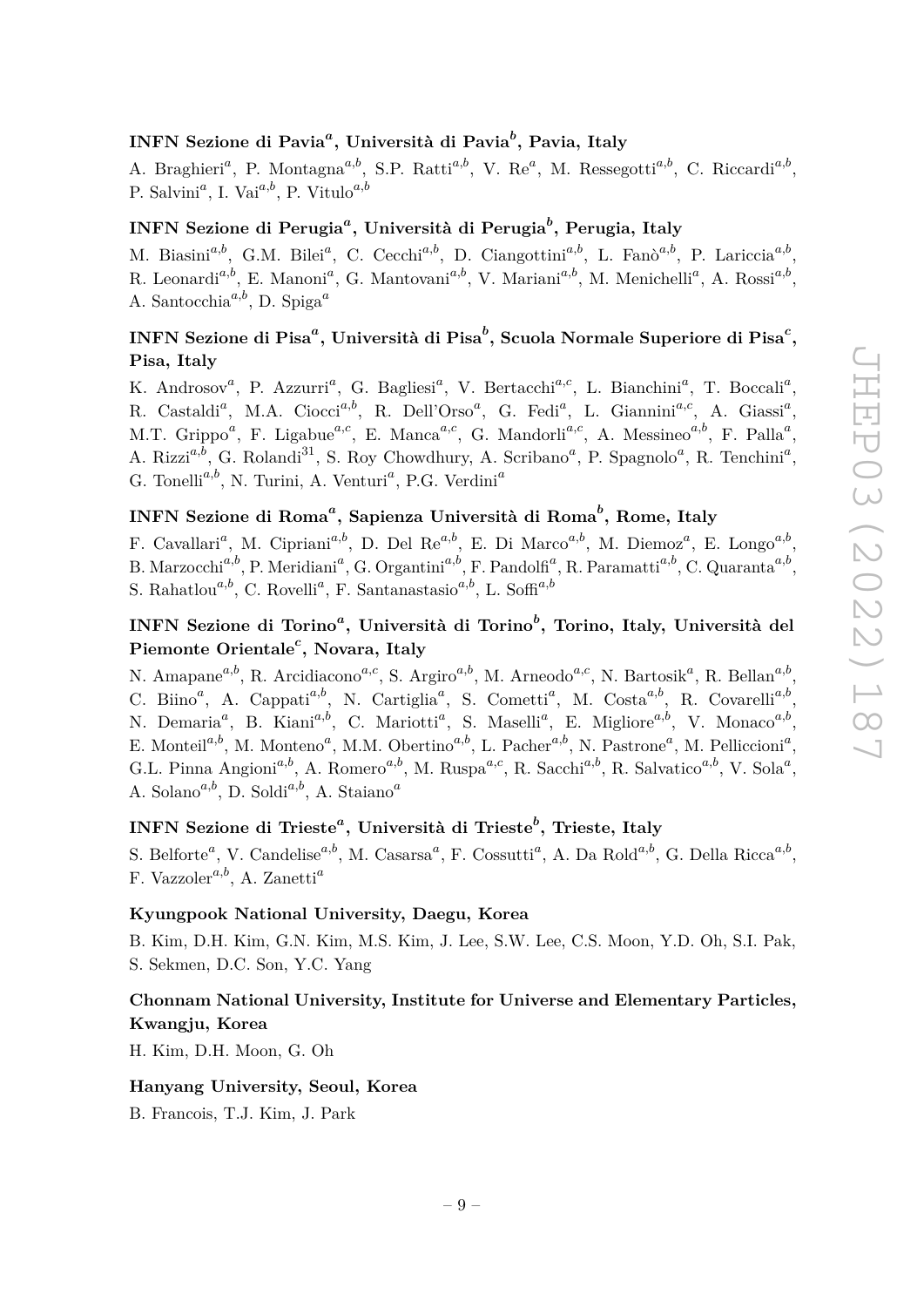### **Korea University, Seoul, Korea**

S. Cho, S. Choi, Y. Go, D. Gyun, S. Ha, B. Hong, K. Lee, K.S. Lee, J. Lim, J. Park, S.K. Park, Y. Roh

#### **Kyung Hee University, Department of Physics**

J. Goh

**Sejong University, Seoul, Korea** H.S. Kim

### **Seoul National University, Seoul, Korea**

J. Almond, J.H. Bhyun, J. Choi, S. Jeon, J. Kim, J.S. Kim, H. Lee, K. Lee, S. Lee, K. Nam, M. Oh, S.B. Oh, B.C. Radburn-Smith, U.K. Yang, H.D. Yoo, I. Yoon, G.B. Yu

### **University of Seoul, Seoul, Korea**

D. Jeon, H. Kim, J.H. Kim, J.S.H. Lee, I.C. Park, I. Watson

#### **Sungkyunkwan University, Suwon, Korea**

Y. Choi, C. Hwang, Y. Jeong, J. Lee, Y. Lee, I. Yu

### **Riga Technical University, Riga, Latvia**

V. Veckalns $32$ 

#### **Vilnius University, Vilnius, Lithuania**

V. Dudenas, A. Juodagalvis, G. Tamulaitis, J. Vaitkus

# **National Centre for Particle Physics, Universiti Malaya, Kuala Lumpur, Malaysia**

Z.A. Ibrahim, F. Mohamad Idris<sup>33</sup>, W.A.T. Wan Abdullah, M.N. Yusli, Z. Zolkapli

# **Universidad de Sonora (UNISON), Hermosillo, Mexico**

J.F. Benitez, A. Castaneda Hernandez, J.A. Murillo Quijada, L. Valencia Palomo

### **Centro de Investigacion y de Estudios Avanzados del IPN, Mexico City, Mexico**

H. Castilla-Valdez, E. De La Cruz-Burelo, I. Heredia-De La Cruz<sup>34</sup>, R. Lopez-Fernandez, A. Sanchez-Hernandez

#### **Universidad Iberoamericana, Mexico City, Mexico**

S. Carrillo Moreno, C. Oropeza Barrera, M. Ramirez-Garcia, F. Vazquez Valencia

### **Benemerita Universidad Autonoma de Puebla, Puebla, Mexico**

J. Eysermans, I. Pedraza, H.A. Salazar Ibarguen, C. Uribe Estrada

# **Universidad Autónoma de San Luis Potosí, San Luis Potosí, Mexico** A. Morelos Pineda

# **University of Montenegro, Podgorica, Montenegro**

N. Raicevic

# **University of Auckland, Auckland, New Zealand** D. Krofcheck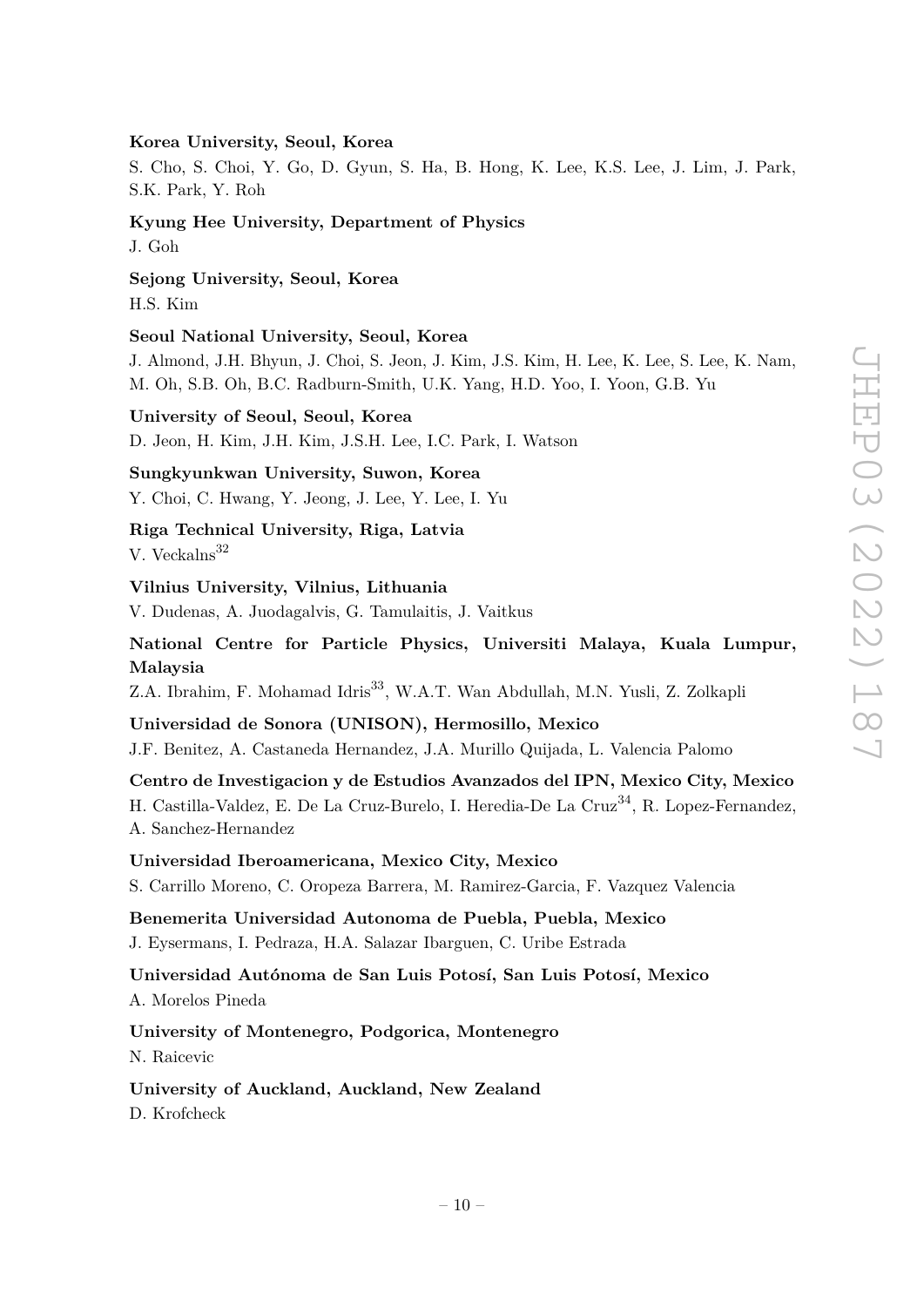#### **University of Canterbury, Christchurch, New Zealand**

S. Bheesette, P.H. Butler

#### **National Centre for Physics, Quaid-I-Azam University, Islamabad, Pakistan**

A. Ahmad, M. Ahmad, M. Gul, Q. Hassan, H.R. Hoorani, W.A. Khan, M.A. Shah, M. Shoaib, M. Waqas

# **AGH University of Science and Technology Faculty of Computer Science, Electronics and Telecommunications, Krakow, Poland**

V. Avati, L. Grzanka, M. Malawski

### **National Centre for Nuclear Research, Swierk, Poland**

H. Bialkowska, M. Bluj, B. Boimska, M. Górski, M. Kazana, M. Szleper, P. Zalewski

# **Institute of Experimental Physics, Faculty of Physics, University of Warsaw, Warsaw, Poland**

K. Bunkowski, A. Byszuk<sup>35</sup>, K. Doroba, A. Kalinowski, M. Konecki, J. Krolikowski, M. Misiura, M. Olszewski, A. Pyskir, M. Walczak

# **Laboratório de Instrumentação e Física Experimental de Partículas, Lisboa, Portugal**

M. Araujo, P. Bargassa, D. Bastos, A. Di Francesco, P. Faccioli, B. Galinhas, M. Gallinaro, J. Hollar, N. Leonardo, J. Seixas, K. Shchelina, G. Strong, O. Toldaiev, J. Varela

#### **Joint Institute for Nuclear Research, Dubna, Russia**

V. Alexakhin, Y. Ershov, M. Gavrilenko, A. Golunov, I. Golutvin, N. Gorbounov, I. Gorbunov, V. Karjavine, V. Korenkov, A. Lanev, A. Malakhov, V. Matveev<sup>36,37</sup>, P. Moisenz, V. Palichik, V. Perelygin, M. Savina, S. Shmatov, S. Shulha, B.S. Yuldashev<sup>38</sup>, A. Zarubin

### **Petersburg Nuclear Physics Institute, Gatchina (St. Petersburg), Russia**

L. Chtchipounov, V. Golovtsov, Y. Ivanov, V. Kim<sup>39</sup>, E. Kuznetsova<sup>40</sup>, P. Levchenko, V. Murzin, V. Oreshkin, I. Smirnov, D. Sosnov, V. Sulimov, L. Uvarov, A. Vorobyev

#### **Institute for Nuclear Research, Moscow, Russia**

Yu. Andreev, A. Dermenev, S. Gninenko, N. Golubev, A. Karneyeu, M. Kirsanov, N. Krasnikov, A. Pashenkov, D. Tlisov, A. Toropin

# **Institute for Theoretical and Experimental Physics named by A.I. Alikhanov of NRC 'Kurchatov Institute', Moscow, Russia**

V. Epshteyn, V. Gavrilov, N. Lychkovskaya, A. Nikitenko $^{41},$  V. Popov, I. Pozdnyakov, G. Safronov, A. Spiridonov, A. Stepennov, M. Toms, E. Vlasov, A. Zhokin

**Moscow Institute of Physics and Technology, Moscow, Russia**

T. Aushev

# **National Research Nuclear University 'Moscow Engineering Physics Institute' (MEPhI), Moscow, Russia**

O. Bychkova, R. Chistov<sup>42</sup>, M. Danilov<sup>42</sup>, S. Polikarpov<sup>42</sup>, E. Tarkovskii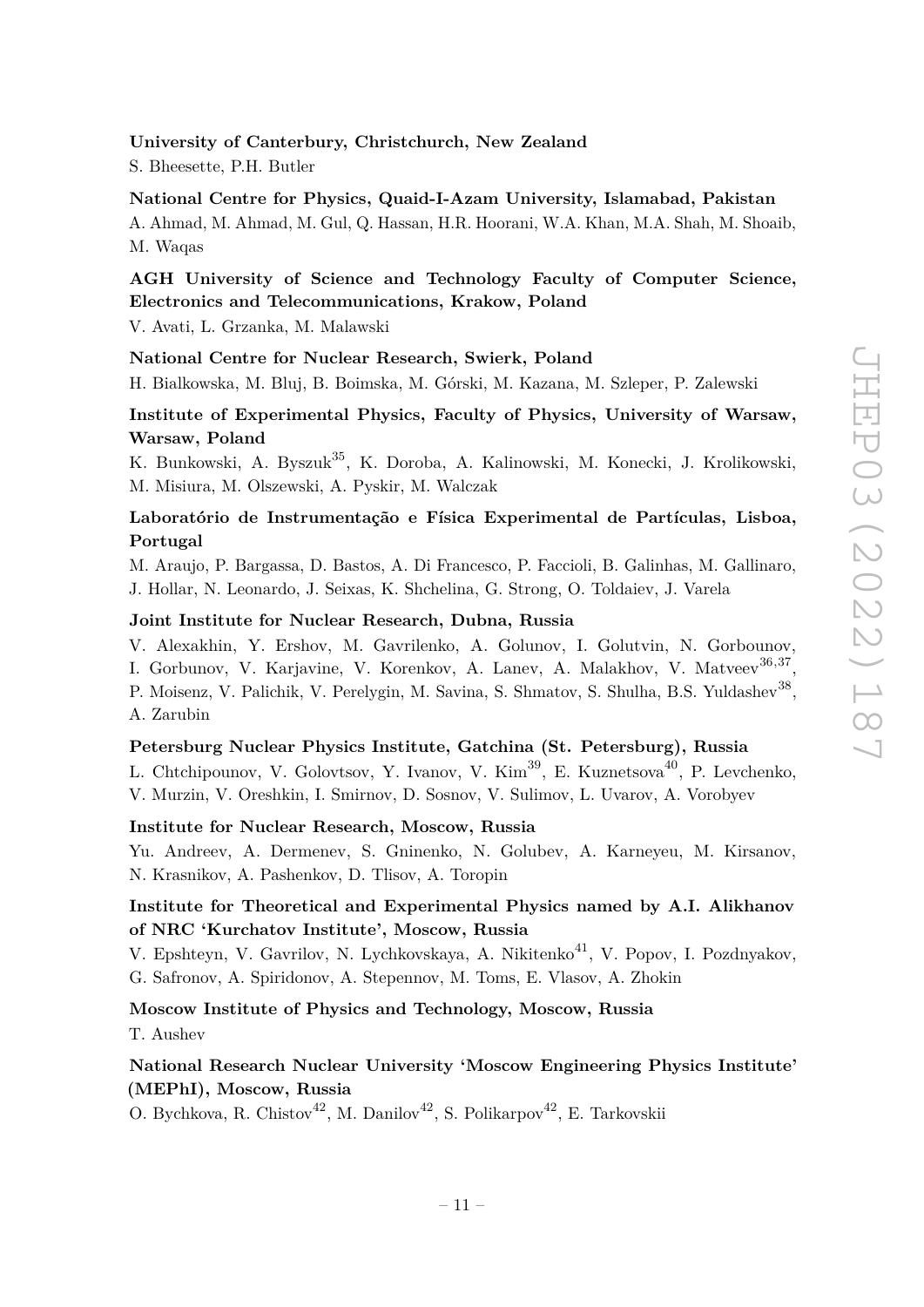#### **P.N. Lebedev Physical Institute, Moscow, Russia**

V. Andreev, M. Azarkin, I. Dremin, M. Kirakosyan, A. Terkulov

# **Skobeltsyn Institute of Nuclear Physics, Lomonosov Moscow State University, Moscow, Russia**

A. Baskakov, A. Belyaev, E. Boos, V. Bunichev, M. Dubinin<sup>43</sup>, L. Dudko, V. Klyukhin, O. Kodolova, I. Lokhtin, S. Obraztsov, M. Perfilov, S. Petrushanko, V. Savrin

# **Novosibirsk State University (NSU), Novosibirsk, Russia**

A. Barnyakov<sup>44</sup>, V. Blinov<sup>44</sup>, T. Dimova<sup>44</sup>, L. Kardapoltsev<sup>44</sup>, Y. Skovpen<sup>44</sup>

## **Institute for High Energy Physics of National Research Centre 'Kurchatov Institute', Protvino, Russia**

I. Azhgirey, I. Bayshev, S. Bitioukov, V. Kachanov, D. Konstantinov, P. Mandrik, V. Petrov,

R. Ryutin, S. Slabospitskii, A. Sobol, S. Troshin, N. Tyurin, A. Uzunian, A. Volkov

### **National Research Tomsk Polytechnic University, Tomsk, Russia**

A. Babaev, A. Iuzhakov, V. Okhotnikov

### **Tomsk State University, Tomsk, Russia**

V. Borchsh, V. Ivanchenko, E. Tcherniaev

# **University of Belgrade: Faculty of Physics and VINCA Institute of Nuclear Sciences**

P. Adzic<sup>45</sup>, P. Cirkovic, D. Devetak, M. Dordevic, P. Milenovic, J. Milosevic, M. Stojanovic

# **Centro de Investigaciones Energéticas Medioambientales y Tecnológicas (CIEMAT), Madrid, Spain**

M. Aguilar-Benitez, J. Alcaraz Maestre, A. Álvarez Fernández, I. Bachiller, M. Barrio Luna, J.A. Brochero Cifuentes, C.A. Carrillo Montoya, M. Cepeda, M. Cerrada, N. Colino, B. De La Cruz, A. Delgado Peris, C. Fernandez Bedoya, J.P. Fernández Ramos, J. Flix, M.C. Fouz, O. Gonzalez Lopez, S. Goy Lopez, J.M. Hernandez, M.I. Josa, D. Moran, Á. Navarro Tobar, A. Pérez-Calero Yzquierdo, J. Puerta Pelayo, I. Redondo, L. Romero, S. Sánchez Navas, M.S. Soares, A. Triossi, C. Willmott

### **Universidad Autónoma de Madrid, Madrid, Spain**

C. Albajar, J.F. de Trocóniz

# **Universidad de Oviedo, Instituto Universitario de Ciencias y Tecnologías Espaciales de Asturias (ICTEA), Oviedo, Spain**

B. Alvarez Gonzalez, J. Cuevas, C. Erice, J. Fernandez Menendez, S. Folgueras, I. Gonzalez Caballero, J.R. González Fernández, E. Palencia Cortezon, V. Rodríguez Bouza, S. Sanchez Cruz

# **Instituto de Física de Cantabria (IFCA), CSIC-Universidad de Cantabria, Santander, Spain**

I.J. Cabrillo, A. Calderon, B. Chazin Quero, J. Duarte Campderros, M. Fernandez, P.J. Fernández Manteca, A. García Alonso, G. Gomez, C. Martinez Rivero, P. Mar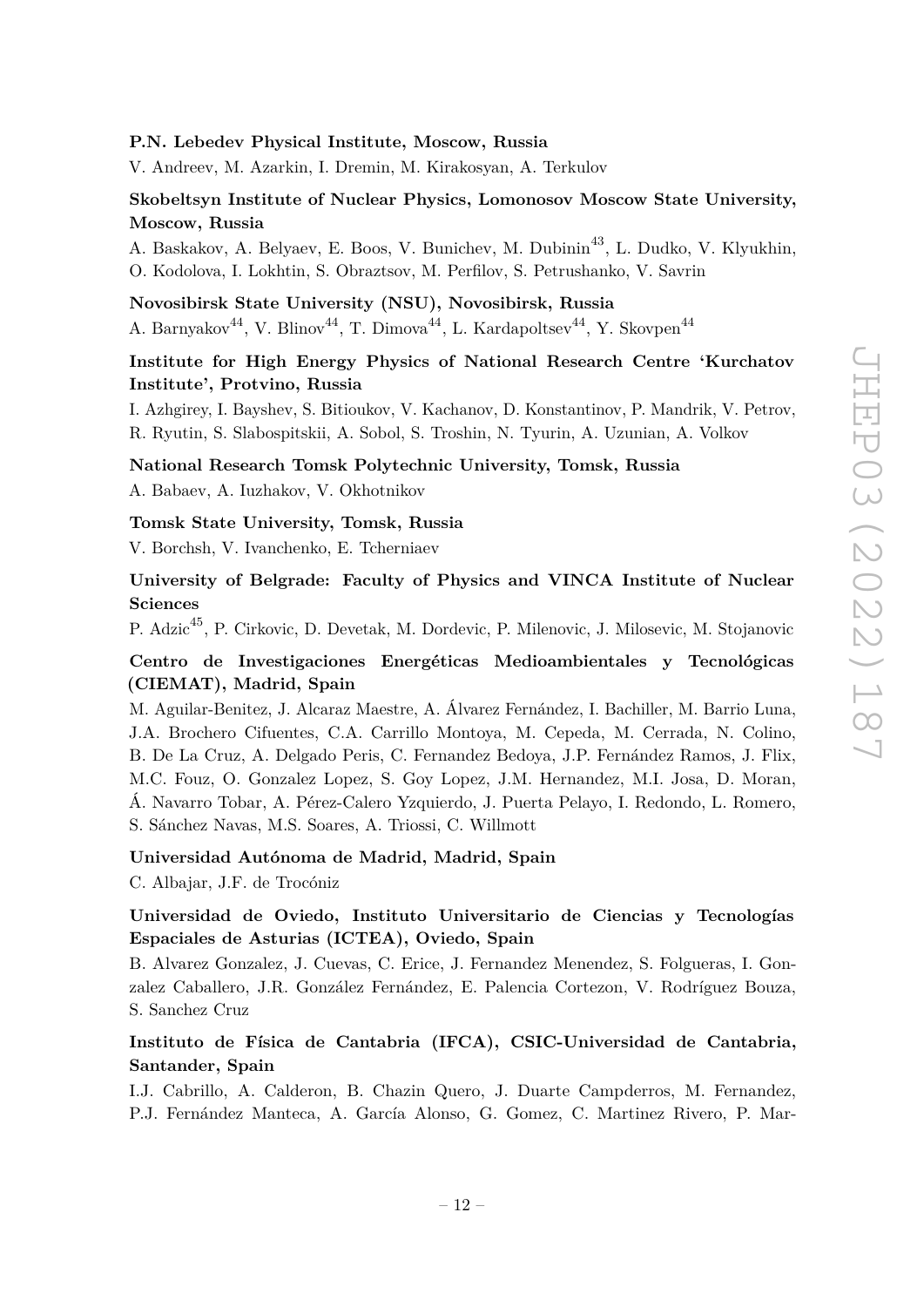tinez Ruiz del Arbol, F. Matorras, J. Piedra Gomez, C. Prieels, T. Rodrigo, A. Ruiz-Jimeno, L. Russo46, L. Scodellaro, N. Trevisani, I. Vila, J.M. Vizan Garcia

### **University of Colombo, Colombo, Sri Lanka**

K. Malagalage

### **University of Ruhuna, Department of Physics, Matara, Sri Lanka**

W.G.D. Dharmaratna, N. Wickramage

#### **CERN, European Organization for Nuclear Research, Geneva, Switzerland**

D. Abbaneo, B. Akgun, E. Auffray, G. Auzinger, J. Baechler, P. Baillon, A.H. Ball, D. Barney, J. Bendavid, M. Bianco, A. Bocci, E. Bossini, C. Botta, E. Brondolin, T. Camporesi, A. Caratelli, G. Cerminara, E. Chapon, G. Cucciati, D. d'Enterria, A. Dabrowski, N. Daci, V. Daponte, A. David, O. Davignon, A. De Roeck, N. Deelen, M. Deile, M. Dobson, M. Dünser, N. Dupont, A. Elliott-Peisert, F. Fallavollita<sup>47</sup>, D. Fasanella, G. Franzoni, J. Fulcher, W. Funk, S. Giani, D. Gigi, A. Gilbert, K. Gill, F. Glege, M. Gruchala, M. Guilbaud, D. Gulhan, J. Hegeman, C. Heidegger, Y. Iiyama, V. Innocente, P. Janot, O. Karacheban<sup>19</sup>, J. Kaspar, J. Kieseler, M. Krammer<sup>1</sup>, C. Lange, P. Lecoq, C. Lourenço, L. Malgeri, M. Mannelli, A. Massironi, F. Meijers, J.A. Merlin, S. Mersi, E. Meschi, F. Moortgat, M. Mulders, J. Ngadiuba, S. Nourbakhsh, S. Orfanelli, L. Orsini, F. Pantaleo<sup>16</sup>, L. Pape, E. Perez, M. Peruzzi, A. Petrilli, G. Petrucciani, A. Pfeiffer, M. Pierini, F.M. Pitters, D. Rabady, A. Racz, M. Rovere, H. Sakulin, C. Schäfer, C. Schwick, M. Selvaggi, A. Sharma, P. Silva, W. Snoeys, P. Sphicas<sup>48</sup>, J. Steggemann, V.R. Tavolaro, D. Treille, A. Tsirou, A. Vartak, M. Verzetti, W.D. Zeuner

### **Paul Scherrer Institut, Villigen, Switzerland**

L. Caminada<sup>49</sup>, K. Deiters, W. Erdmann, R. Horisberger, Q. Ingram, H.C. Kaestli, D. Kotlinski, U. Langenegger, T. Rohe, S.A. Wiederkehr

# **ETH Zurich — Institute for Particle Physics and Astrophysics (IPA), Zurich, Switzerland**

M. Backhaus, P. Berger, N. Chernyavskaya, G. Dissertori, M. Dittmar, M. Donegà, C. Dorfer, T.A. Gómez Espinosa, C. Grab, D. Hits, T. Klijnsma, W. Lustermann, R.A. Manzoni, M. Marionneau, M.T. Meinhard, F. Micheli, P. Musella, F. Nessi-Tedaldi, F. Pauss, G. Perrin, L. Perrozzi, S. Pigazzini, M. Reichmann, C. Reissel, T. Reitenspiess, D. Ruini, D.A. Sanz Becerra, M. Schönenberger, L. Shchutska, M.L. Vesterbacka Olsson, R. Wallny, D.H. Zhu

# **Universität Zürich, Zurich, Switzerland**

T.K. Aarrestad, C. Amsler<sup>50</sup>, D. Brzhechko, M.F. Canelli, A. De Cosa, R. Del Burgo, S. Donato, B. Kilminster, S. Leontsinis, V.M. Mikuni, I. Neutelings, G. Rauco, P. Robmann, D. Salerno, K. Schweiger, C. Seitz, Y. Takahashi, S. Wertz, A. Zucchetta

#### **National Central University, Chung-Li, Taiwan**

T.H. Doan, C.M. Kuo, W. Lin, A. Roy, S.S. Yu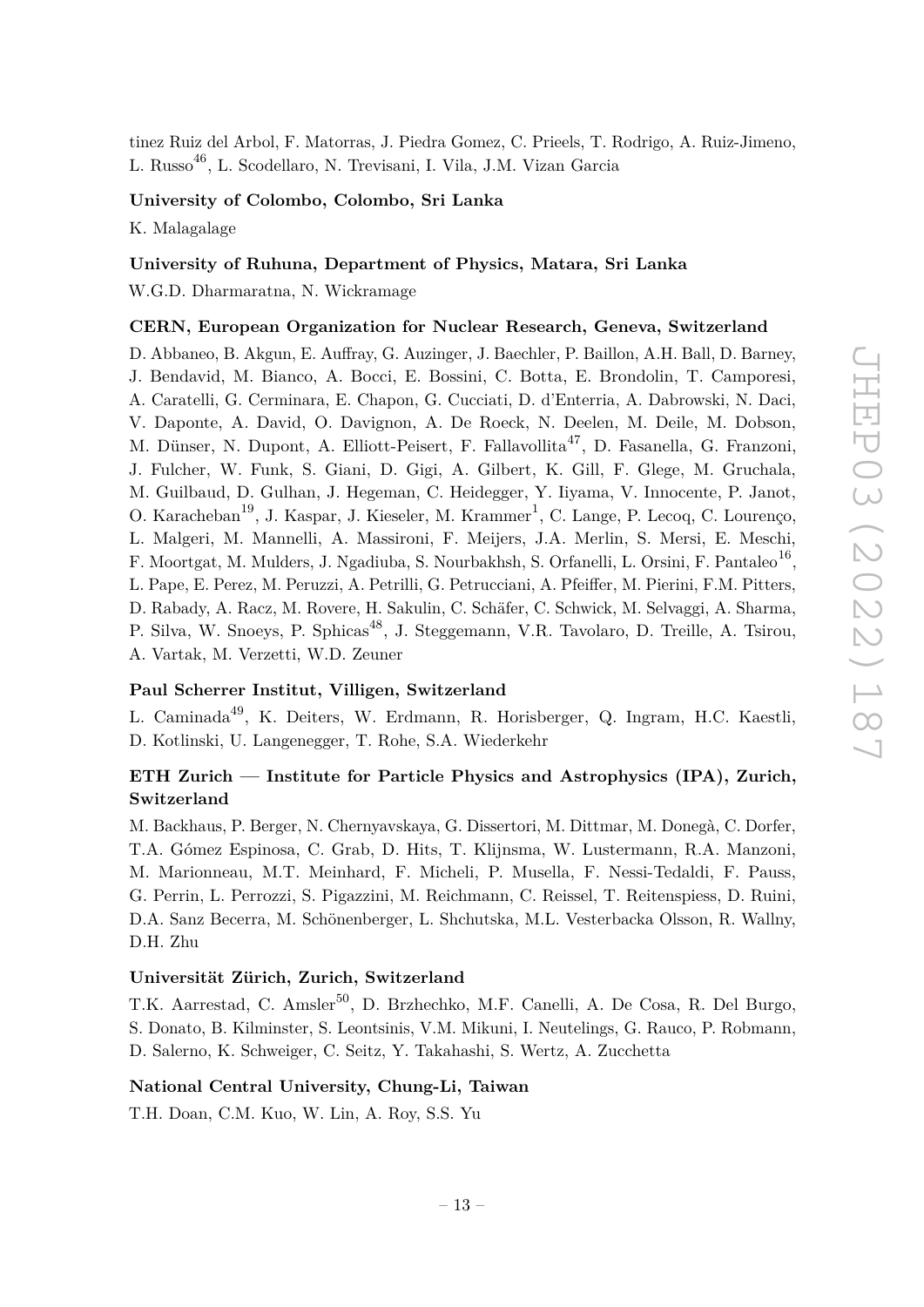### **National Taiwan University (NTU), Taipei, Taiwan**

P. Chang, Y. Chao, K.F. Chen, P.H. Chen, W.-S. Hou, Y.y. Li, R.-S. Lu, E. Paganis, A. Psallidas, A. Steen

# **Chulalongkorn University, Faculty of Science, Department of Physics, Bangkok, Thailand**

B. Asavapibhop, C. Asawatangtrakuldee, N. Srimanobhas, N. Suwonjandee

# **Çukurova University, Physics Department, Science and Art Faculty, Adana, Turkey**

A. Bat, F. Boran, S. Damarseckin<sup>51</sup>, Z.S. Demiroglu, F. Dolek, C. Dozen, I. Dumanoglu, E. Eskut, G. Gokbulut, EmineGurpinar Guler<sup>52</sup>, Y. Guler, I. Hos<sup>53</sup>, C. Isik, E.E. Kangal<sup>54</sup>, O. Kara, A. Kayis Topaksu, U. Kiminsu, M. Oglakci, G. Onengut, K. Ozdemir<sup>55</sup>, A. Polatoz, A.E. Simsek, D. Sunar Cerci<sup>56</sup>, U.G. Tok, S. Turkcapar, I.S. Zorbakir, C. Zorbilmez

### **Middle East Technical University, Physics Department, Ankara, Turkey**

B. Isildak<sup>57</sup>, G. Karapinar<sup>58</sup>, M. Yalvac

### **Bogazici University, Istanbul, Turkey**

I.O. Atakisi, E. Gülmez, M. Kaya<sup>59</sup>, O. Kaya<sup>60</sup>, B. Kaynak, Ö. Özçelik, S. Tekten, E.A. Yetkin<sup>61</sup>

### **Istanbul Technical University, Istanbul, Turkey**

A. Cakir, K. Cankocak, Y. Komurcu, S. Sen<sup>62</sup>

### **Istanbul University, Istanbul, Turkey**

S. Ozkorucuklu

# **Institute for Scintillation Materials of National Academy of Science of Ukraine, Kharkov, Ukraine**

B. Grynyov

# **National Scientific Center, Kharkov Institute of Physics and Technology, Kharkov, Ukraine**

L. Levchuk

### **University of Bristol, Bristol, United Kingdom**

F. Ball, E. Bhal, S. Bologna, J.J. Brooke, D. Burns, E. Clement, D. Cussans, H. Flacher, J. Goldstein, G.P. Heath, H.F. Heath, L. Kreczko, S. Paramesvaran, B. Penning, T. Sakuma, S. Seif El Nasr-Storey, D. Smith, V.J. Smith, J. Taylor, A. Titterton

### **Rutherford Appleton Laboratory, Didcot, United Kingdom**

K.W. Bell, A. Belyaev<sup>63</sup>, C. Brew, R.M. Brown, D. Cieri, D.J.A. Cockerill, J.A. Coughlan, K. Harder, S. Harper, J. Linacre, K. Manolopoulos, D.M. Newbold, E. Olaiya, D. Petyt, T. Reis, T. Schuh, C.H. Shepherd-Themistocleous, A. Thea, I.R. Tomalin, T. Williams, W.J. Womersley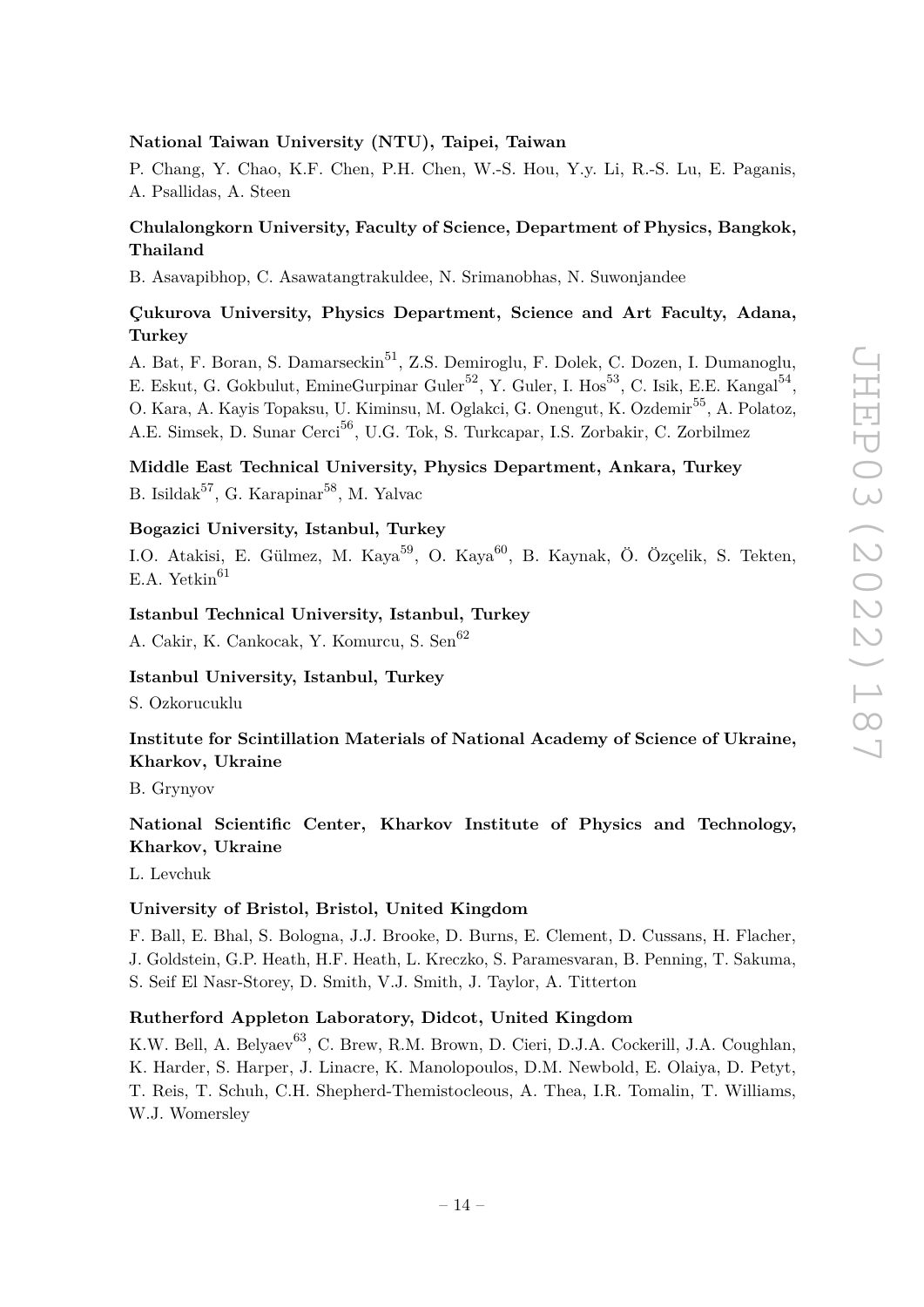### **Imperial College, London, United Kingdom**

R. Bainbridge, P. Bloch, J. Borg, S. Breeze, O. Buchmuller, A. Bundock, GurpreetSingh CHAHAL64, D. Colling, P. Dauncey, G. Davies, M. Della Negra, R. Di Maria, P. Everaerts, G. Hall, G. Iles, T. James, M. Komm, C. Laner, L. Lyons, A.-M. Magnan, S. Malik, A. Martelli, V. Milosevic, J. Nash<sup>65</sup>, V. Palladino, M. Pesaresi, D.M. Raymond, A. Richards, A. Rose, E. Scott, C. Seez, A. Shtipliyski, M. Stoye, T. Strebler, S. Summers, A. Tapper, K. Uchida, T. Virdee<sup>16</sup>, N. Wardle, D. Winterbottom, J. Wright, A.G. Zecchinelli, S.C. Zenz

#### **Brunel University, Uxbridge, United Kingdom**

J.E. Cole, P.R. Hobson, A. Khan, P. Kyberd, C.K. Mackay, A. Morton, I.D. Reid, L. Teodorescu, S. Zahid

### **Baylor University, Waco, U.S.A.**

K. Call, J. Dittmann, K. Hatakeyama, C. Madrid, B. McMaster, N. Pastika, C. Smith

#### **Catholic University of America, Washington, DC, U.S.A.**

R. Bartek, A. Dominguez, R. Uniyal

### **The University of Alabama, Tuscaloosa, U.S.A.**

A. Buccilli, S.I. Cooper, C. Henderson, P. Rumerio, C. West

#### **Boston University, Boston, U.S.A.**

D. Arcaro, T. Bose, Z. Demiragli, D. Gastler, S. Girgis, D. Pinna, C. Richardson, J. Rohlf, D. Sperka, I. Suarez, L. Sulak, D. Zou

### **Brown University, Providence, U.S.A.**

G. Benelli, B. Burkle, X. Coubez, D. Cutts, Y.t. Duh, M. Hadley, J. Hakala, U. Heintz, J.M. Hogan<sup>66</sup>, K.H.M. Kwok, E. Laird, G. Landsberg, J. Lee, Z. Mao, M. Narain, S. Sagir<sup>67</sup>, R. Syarif, E. Usai, D. Yu

#### **University of California, Davis, Davis, U.S.A.**

R. Band, C. Brainerd, R. Breedon, M. Calderon De La Barca Sanchez, M. Chertok, J. Conway, R. Conway, P.T. Cox, R. Erbacher, C. Flores, G. Funk, F. Jensen, W. Ko, O. Kukral, R. Lander, M. Mulhearn, D. Pellett, J. Pilot, M. Shi, D. Stolp, D. Taylor, K. Tos, M. Tripathi, Z. Wang, F. Zhang

#### **University of California, Los Angeles, U.S.A.**

M. Bachtis, C. Bravo, R. Cousins, A. Dasgupta, A. Florent, J. Hauser, M. Ignatenko, N. Mccoll, W.A. Nash, S. Regnard, D. Saltzberg, C. Schnaible, B. Stone, V. Valuev

#### **University of California, Riverside, Riverside, U.S.A.**

K. Burt, R. Clare, J.W. Gary, S.M.A. Ghiasi Shirazi, G. Hanson, G. Karapostoli, E. Kennedy, O.R. Long, M. Olmedo Negrete, M.I. Paneva, W. Si, L. Wang, H. Wei, S. Wimpenny, B.R. Yates, Y. Zhang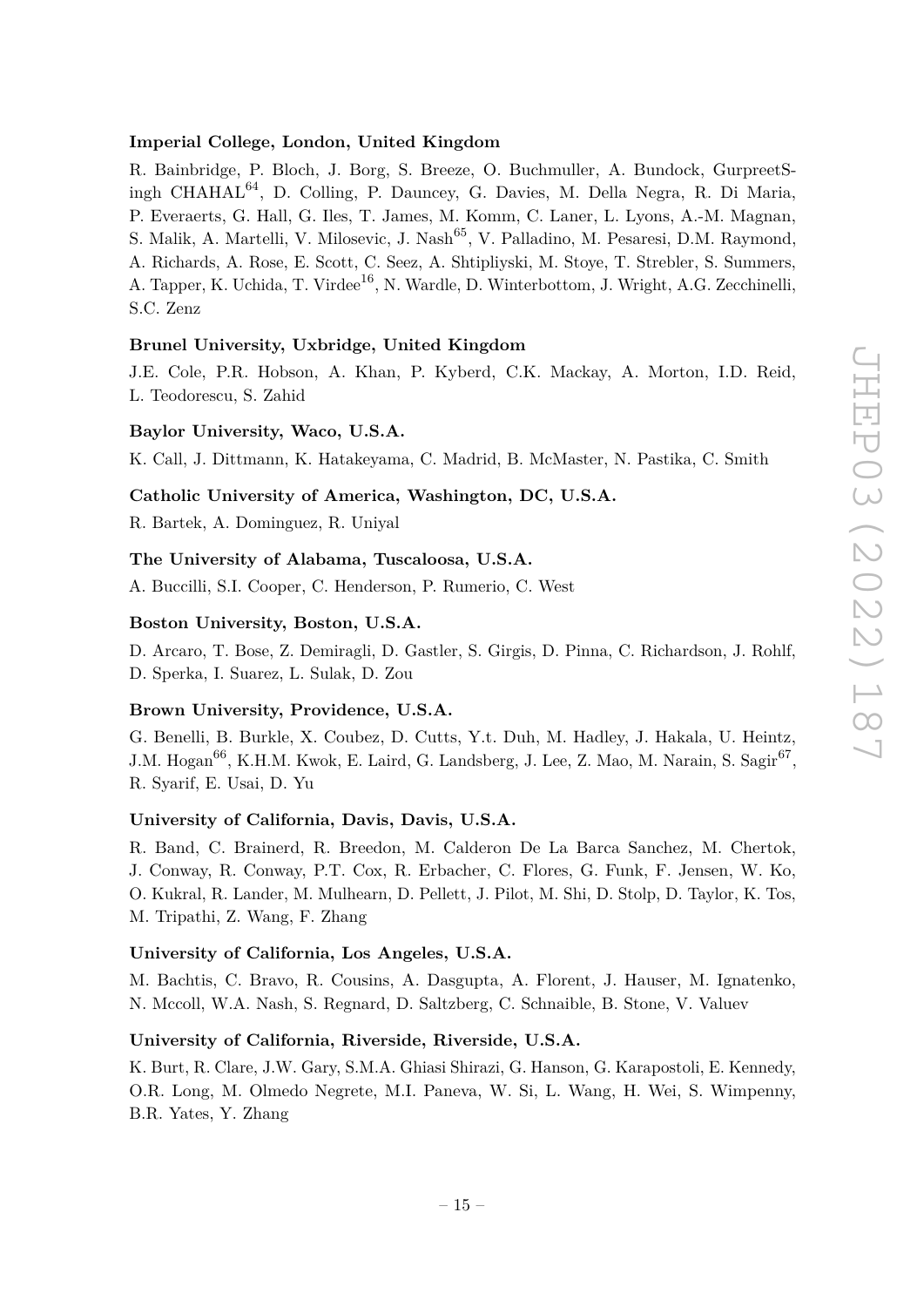### **University of California, San Diego, La Jolla, U.S.A.**

J.G. Branson, P. Chang, S. Cittolin, M. Derdzinski, R. Gerosa, D. Gilbert, B. Hashemi, D. Klein, V. Krutelyov, J. Letts, M. Masciovecchio, S. May, S. Padhi, M. Pieri, V. Sharma, M. Tadel, F. Würthwein, A. Yagil, G. Zevi Della Porta

# **University of California, Santa Barbara — Department of Physics, Santa Barbara, U.S.A.**

N. Amin, R. Bhandari, C. Campagnari, M. Citron, V. Dutta, M. Franco Sevilla, L. Gouskos, J. Incandela, B. Marsh, H. Mei, A. Ovcharova, H. Qu, J. Richman, U. Sarica, D. Stuart, S. Wang, J. Yoo

### **California Institute of Technology, Pasadena, U.S.A.**

D. Anderson, A. Bornheim, O. Cerri, I. Dutta, J.M. Lawhorn, N. Lu, J. Mao, H.B. Newman, T.Q. Nguyen, J. Pata, M. Spiropulu, J.R. Vlimant, S. Xie, Z. Zhang, R.Y. Zhu

#### **Carnegie Mellon University, Pittsburgh, U.S.A.**

M.B. Andrews, T. Ferguson, T. Mudholkar, M. Paulini, M. Sun, I. Vorobiev, M. Weinberg

### **University of Colorado Boulder, Boulder, U.S.A.**

J.P. Cumalat, W.T. Ford, A. Johnson, E. MacDonald, T. Mulholland, R. Patel, A. Perloff, K. Stenson, K.A. Ulmer, S.R. Wagner

### **Cornell University, Ithaca, U.S.A.**

J. Alexander, J. Chaves, Y. Cheng, J. Chu, A. Datta, A. Frankenthal, K. Mcdermott, N. Mirman, J.R. Patterson, D. Quach, A. Rinkevicius<sup>68</sup>, A. Ryd, S.M. Tan, Z. Tao, J. Thom, P. Wittich, M. Zientek

### **Fermi National Accelerator Laboratory, Batavia, U.S.A.**

S. Abdullin, M. Albrow, M. Alyari, G. Apollinari, A. Apresyan, A. Apyan, S. Banerjee, L.A.T. Bauerdick, A. Beretvas, J. Berryhill, P.C. Bhat, K. Burkett, J.N. Butler, A. Canepa, G.B. Cerati, H.W.K. Cheung, F. Chlebana, M. Cremonesi, J. Duarte, V.D. Elvira, J. Freeman, Z. Gecse, E. Gottschalk, L. Gray, D. Green, S. Grünendahl, O. Gutsche, AllisonReinsvold Hall, J. Hanlon, R.M. Harris, S. Hasegawa, R. Heller, J. Hirschauer, B. Jayatilaka, S. Jindariani, M. Johnson, U. Joshi, B. Klima, M.J. Kortelainen, B. Kreis, S. Lammel, J. Lewis, D. Lincoln, R. Lipton, M. Liu, T. Liu, J. Lykken, K. Maeshima, J.M. Marraffino, D. Mason, P. McBride, P. Merkel, S. Mrenna, S. Nahn, V. O'Dell, V. Papadimitriou, K. Pedro, C. Pena, G. Rakness, F. Ravera, L. Ristori, B. Schneider, E. Sexton-Kennedy, N. Smith, A. Soha, W.J. Spalding, L. Spiegel, S. Stoynev, J. Strait, N. Strobbe, L. Taylor, S. Tkaczyk, N.V. Tran, L. Uplegger, E.W. Vaandering, C. Vernieri, M. Verzocchi, R. Vidal, M. Wang, H.A. Weber

#### **University of Florida, Gainesville, U.S.A.**

D. Acosta, P. Avery, P. Bortignon, D. Bourilkov, A. Brinkerhoff, L. Cadamuro, A. Carnes, V. Cherepanov, D. Curry, F. Errico, R.D. Field, S.V. Gleyzer, B.M. Joshi, M. Kim, J. Konigsberg, A. Korytov, K.H. Lo, P. Ma, K. Matchev, N. Menendez, G. Mitselmakher, D. Rosenzweig, K. Shi, J. Wang, S. Wang, X. Zuo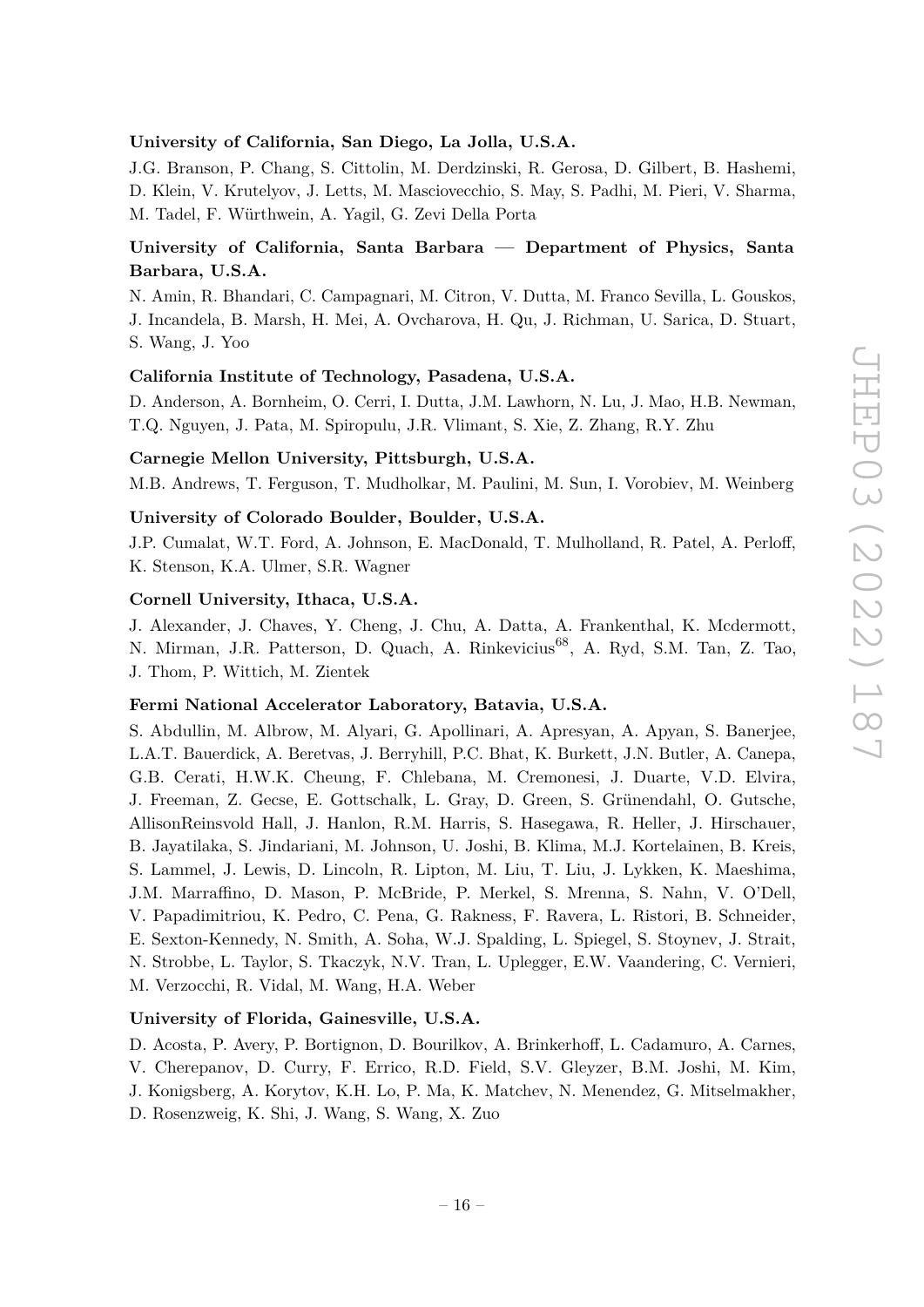### **Florida International University, Miami, U.S.A.**

Y.R. Joshi

#### **Florida State University, Tallahassee, U.S.A.**

T. Adams, A. Askew, S. Hagopian, V. Hagopian, K.F. Johnson, R. Khurana, T. Kolberg, G. Martinez, T. Perry, H. Prosper, C. Schiber, R. Yohay, J. Zhang

#### **Florida Institute of Technology, Melbourne, U.S.A.**

M.M. Baarmand, V. Bhopatkar, M. Hohlmann, D. Noonan, M. Rahmani, M. Saunders, F. Yumiceva

### **University of Illinois at Chicago (UIC), Chicago, U.S.A.**

M.R. Adams, L. Apanasevich, D. Berry, R.R. Betts, R. Cavanaugh, X. Chen, S. Dittmer, O. Evdokimov, C.E. Gerber, D.A. Hangal, D.J. Hofman, K. Jung, C. Mills, T. Roy, M.B. Tonjes, N. Varelas, H. Wang, X. Wang, Z. Wu

### **The University of Iowa, Iowa City, U.S.A.**

M. Alhusseini, B. Bilki<sup>52</sup>, W. Clarida, K. Dilsiz<sup>69</sup>, S. Durgut, R.P. Gandrajula, M. Haytmyradov, V. Khristenko, O.K. Köseyan, J.-P. Merlo, A. Mestvirishvili<sup>70</sup>, A. Moeller, J. Nachtman, H. Ogul71, Y. Onel, F. Ozok72, A. Penzo, C. Snyder, E. Tiras, J. Wetzel

### **Johns Hopkins University, Baltimore, U.S.A.**

B. Blumenfeld, A. Cocoros, N. Eminizer, D. Fehling, L. Feng, A.V. Gritsan, W.T. Hung, P. Maksimovic, J. Roskes, M. Swartz, M. Xiao

### **The University of Kansas, Lawrence, U.S.A.**

C. Baldenegro Barrera, P. Baringer, A. Bean, S. Boren, J. Bowen, A. Bylinkin, T. Isidori, S. Khalil, J. King, G. Krintiras, A. Kropivnitskaya, C. Lindsey, D. Majumder, W. Mcbrayer, N. Minafra, M. Murray, C. Rogan, C. Royon, S. Sanders, E. Schmitz, J.D. Tapia Takaki, Q. Wang, J. Williams, G. Wilson

#### **Kansas State University, Manhattan, U.S.A.**

S. Duric, A. Ivanov, K. Kaadze, D. Kim, Y. Maravin, D.R. Mendis, T. Mitchell, A. Modak, A. Mohammadi

### **Lawrence Livermore National Laboratory, Livermore, U.S.A.**

F. Rebassoo, D. Wright

#### **University of Maryland, College Park, U.S.A.**

A. Baden, O. Baron, A. Belloni, S.C. Eno, Y. Feng, N.J. Hadley, S. Jabeen, G.Y. Jeng, R.G. Kellogg, J. Kunkle, A.C. Mignerey, S. Nabili, F. Ricci-Tam, M. Seidel, Y.H. Shin, A. Skuja, S.C. Tonwar, K. Wong

### **Massachusetts Institute of Technology, Cambridge, U.S.A.**

D. Abercrombie, B. Allen, A. Baty, R. Bi, S. Brandt, W. Busza, I.A. Cali, M. D'Alfonso, G. Gomez Ceballos, M. Goncharov, P. Harris, D. Hsu, M. Hu, M. Klute, D. Kovalskyi, Y.-J. Lee, P.D. Luckey, B. Maier, A.C. Marini, C. Mcginn, C. Mironov, S. Narayanan, X. Niu, C. Paus, D. Rankin, C. Roland, G. Roland, Z. Shi, G.S.F. Stephans, K. Sumorok, K. Tatar, D. Velicanu, J. Wang, T.W. Wang, B. Wyslouch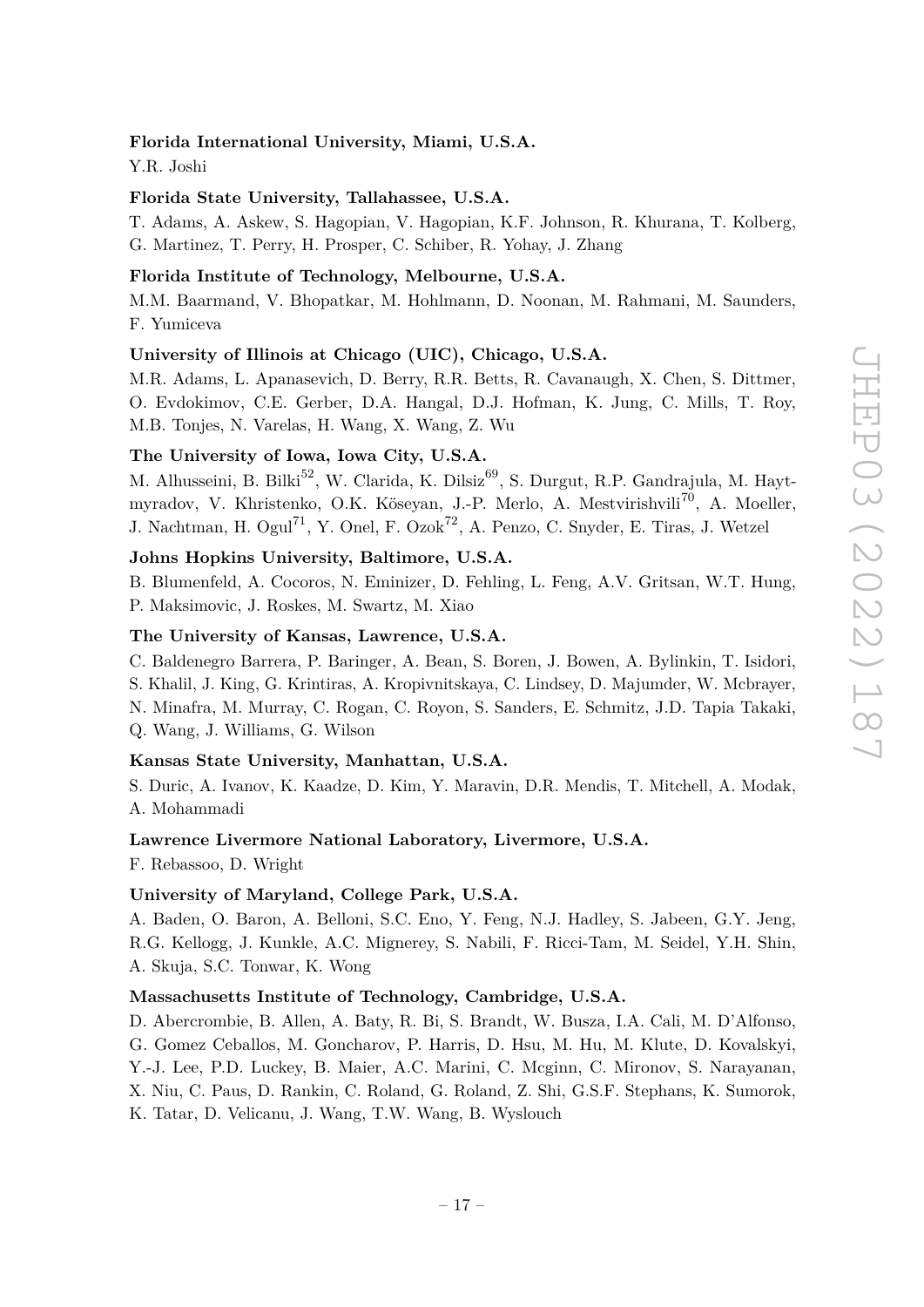### **University of Minnesota, Minneapolis, U.S.A.**

A.C. Benvenuti† , R.M. Chatterjee, A. Evans, S. Guts, P. Hansen, J. Hiltbrand, Sh. Jain, S. Kalafut, Y. Kubota, Z. Lesko, J. Mans, R. Rusack, M.A. Wadud

#### **University of Mississippi, Oxford, U.S.A.**

J.G. Acosta, S. Oliveros

### **University of Nebraska-Lincoln, Lincoln, U.S.A.**

K. Bloom, D.R. Claes, C. Fangmeier, L. Finco, F. Golf, R. Gonzalez Suarez, R. Kamalieddin, I. Kravchenko, J.E. Siado, G.R. Snow, B. Stieger

#### **State University of New York at Buffalo, Buffalo, U.S.A.**

G. Agarwal, C. Harrington, I. Iashvili, A. Kharchilava, C. Mclean, D. Nguyen, A. Parker, J. Pekkanen, S. Rappoccio, B. Roozbahani

### **Northeastern University, Boston, U.S.A.**

G. Alverson, E. Barberis, C. Freer, Y. Haddad, A. Hortiangtham, G. Madigan, D.M. Morse, T. Orimoto, L. Skinnari, A. Tishelman-Charny, T. Wamorkar, B. Wang, A. Wisecarver, D. Wood

### **Northwestern University, Evanston, U.S.A.**

S. Bhattacharya, J. Bueghly, T. Gunter, K.A. Hahn, N. Odell, M.H. Schmitt, K. Sung, M. Trovato, M. Velasco

### **University of Notre Dame, Notre Dame, U.S.A.**

R. Bucci, N. Dev, R. Goldouzian, M. Hildreth, K. Hurtado Anampa, C. Jessop, D.J. Karmgard, K. Lannon, W. Li, N. Loukas, N. Marinelli, I. Mcalister, F. Meng, C. Mueller, Y. Musienko<sup>36</sup>, M. Planer, R. Ruchti, P. Siddireddy, G. Smith, S. Taroni, M. Wayne, A. Wightman, M. Wolf, A. Woodard

#### **The Ohio State University, Columbus, U.S.A.**

J. Alimena, B. Bylsma, L.S. Durkin, S. Flowers, B. Francis, C. Hill, W. Ji, A. Lefeld, T.Y. Ling, B.L. Winer

#### **Princeton University, Princeton, U.S.A.**

S. Cooperstein, G. Dezoort, P. Elmer, J. Hardenbrook, N. Haubrich, S. Higginbotham, A. Kalogeropoulos, S. Kwan, D. Lange, M.T. Lucchini, J. Luo, D. Marlow, K. Mei, I. Ojalvo, J. Olsen, C. Palmer, P. Piroué, J. Salfeld-Nebgen, D. Stickland, C. Tully, Z. Wang

### **University of Puerto Rico, Mayaguez, U.S.A.**

S. Malik, S. Norberg

### **Purdue University, West Lafayette, U.S.A.**

A. Barker, V.E. Barnes, S. Das, L. Gutay, M. Jones, A.W. Jung, A. Khatiwada, B. Mahakud, D.H. Miller, G. Negro, N. Neumeister, C.C. Peng, S. Piperov, H. Qiu, J.F. Schulte, J. Sun, F. Wang, R. Xiao, W. Xie

### **Purdue University Northwest, Hammond, U.S.A.**

T. Cheng, J. Dolen, N. Parashar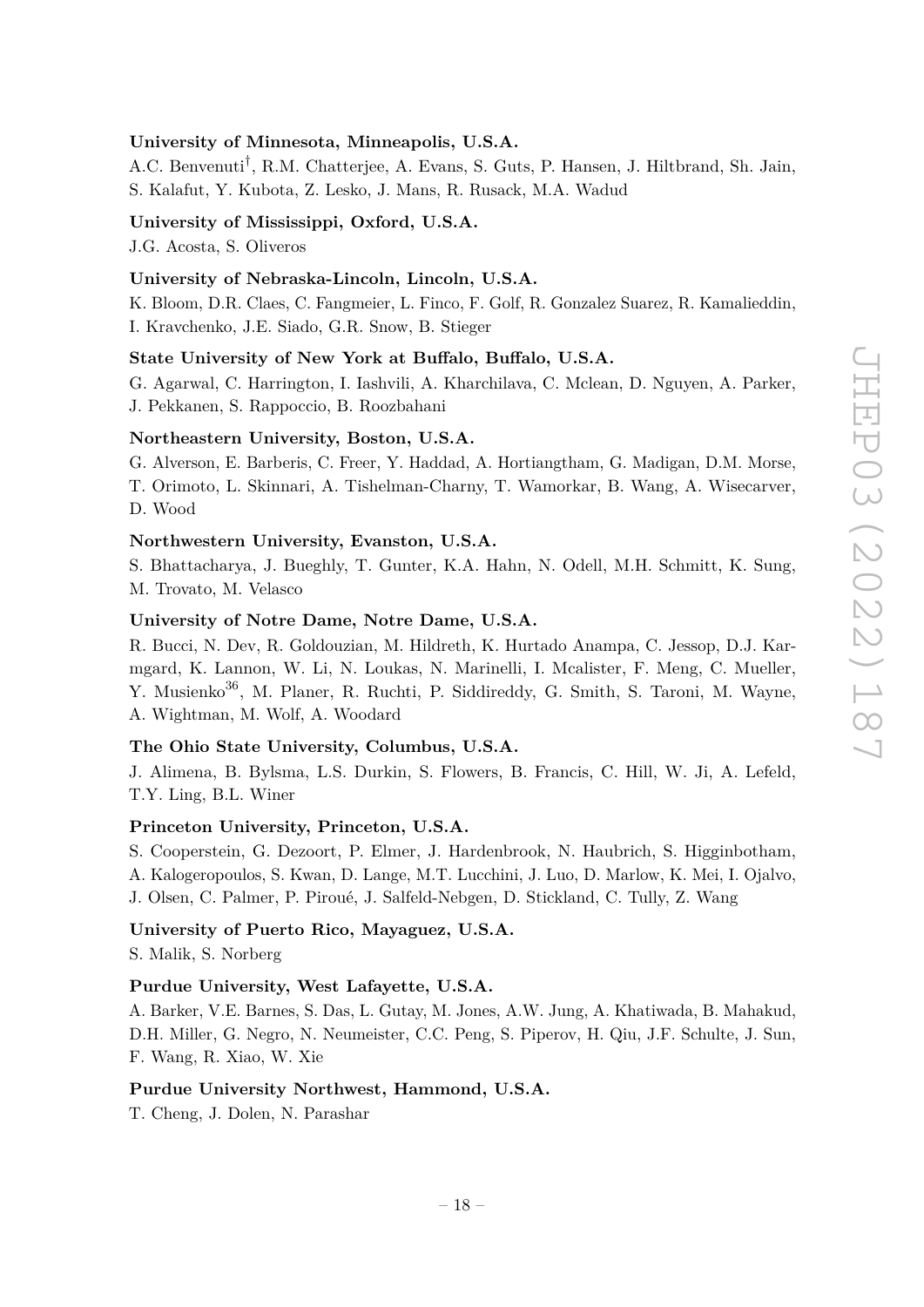#### **Rice University, Houston, U.S.A.**

K.M. Ecklund, S. Freed, F.J.M. Geurts, M. Kilpatrick, Arun Kumar, W. Li, B.P. Padley, R. Redjimi, J. Roberts, J. Rorie, W. Shi, A.G. Stahl Leiton, Z. Tu, A. Zhang

#### **University of Rochester, Rochester, U.S.A.**

A. Bodek, P. de Barbaro, R. Demina, J.L. Dulemba, C. Fallon, T. Ferbel, M. Galanti, A. Garcia-Bellido, J. Han, O. Hindrichs, A. Khukhunaishvili, E. Ranken, P. Tan, R. Taus

#### **Rutgers, The State University of New Jersey, Piscataway, U.S.A.**

B. Chiarito, J.P. Chou, A. Gandrakota, Y. Gershtein, E. Halkiadakis, A. Hart, M. Heindl, E. Hughes, S. Kaplan, S. Kyriacou, I. Laflotte, A. Lath, R. Montalvo, K. Nash, M. Osherson, H. Saka, S. Salur, S. Schnetzer, D. Sheffield, S. Somalwar, R. Stone, S. Thomas, P. Thomassen

#### **University of Tennessee, Knoxville, U.S.A.**

H. Acharya, A.G. Delannoy, J. Heideman, G. Riley, S. Spanier

### **Texas A&M University, College Station, U.S.A.**

O. Bouhali73, A. Celik, M. Dalchenko, M. De Mattia, A. Delgado, S. Dildick, R. Eusebi, J. Gilmore, T. Huang, T. Kamon<sup>74</sup>, S. Luo, D. Marley, R. Mueller, D. Overton, L. Perniè, D. Rathjens, A. Safonov

#### **Texas Tech University, Lubbock, U.S.A.**

N. Akchurin, J. Damgov, F. De Guio, S. Kunori, K. Lamichhane, S.W. Lee, T. Mengke, S. Muthumuni, T. Peltola, S. Undleeb, I. Volobouev, Z. Wang, A. Whitbeck

#### **Vanderbilt University, Nashville, U.S.A.**

S. Greene, A. Gurrola, R. Janjam, W. Johns, C. Maguire, A. Melo, H. Ni, K. Padeken, F. Romeo, P. Sheldon, S. Tuo, J. Velkovska, M. Verweij

### **University of Virginia, Charlottesville, U.S.A.**

M.W. Arenton, P. Barria, B. Cox, G. Cummings, R. Hirosky, M. Joyce, A. Ledovskoy, C. Neu, B. Tannenwald, Y. Wang, E. Wolfe, F. Xia

### **Wayne State University, Detroit, U.S.A.**

R. Harr, P.E. Karchin, N. Poudyal, J. Sturdy, P. Thapa, S. Zaleski

#### **University of Wisconsin — Madison, Madison, WI, U.S.A.**

J. Buchanan, C. Caillol, D. Carlsmith, S. Dasu, I. De Bruyn, L. Dodd, F. Fiori, C. Galloni,

B. Gomber<sup>75</sup>, M. Herndon, A. Hervé, U. Hussain, P. Klabbers, A. Lanaro, A. Loeliger,

K. Long, R. Loveless, J. Madhusudanan Sreekala, T. Ruggles, A. Savin, V. Sharma,

W.H. Smith, D. Teague, S. Trembath-Reichert, N. Woods

- †: Deceased
- 1: Also at Vienna University of Technology, Vienna, Austria
- 2: Also at IRFU, CEA, Université Paris-Saclay, Gif-sur-Yvette, France
- 3: Also at Universidade Estadual de Campinas, Campinas, Brazil
- 4: Also at Federal University of Rio Grande do Sul, Porto Alegre, Brazil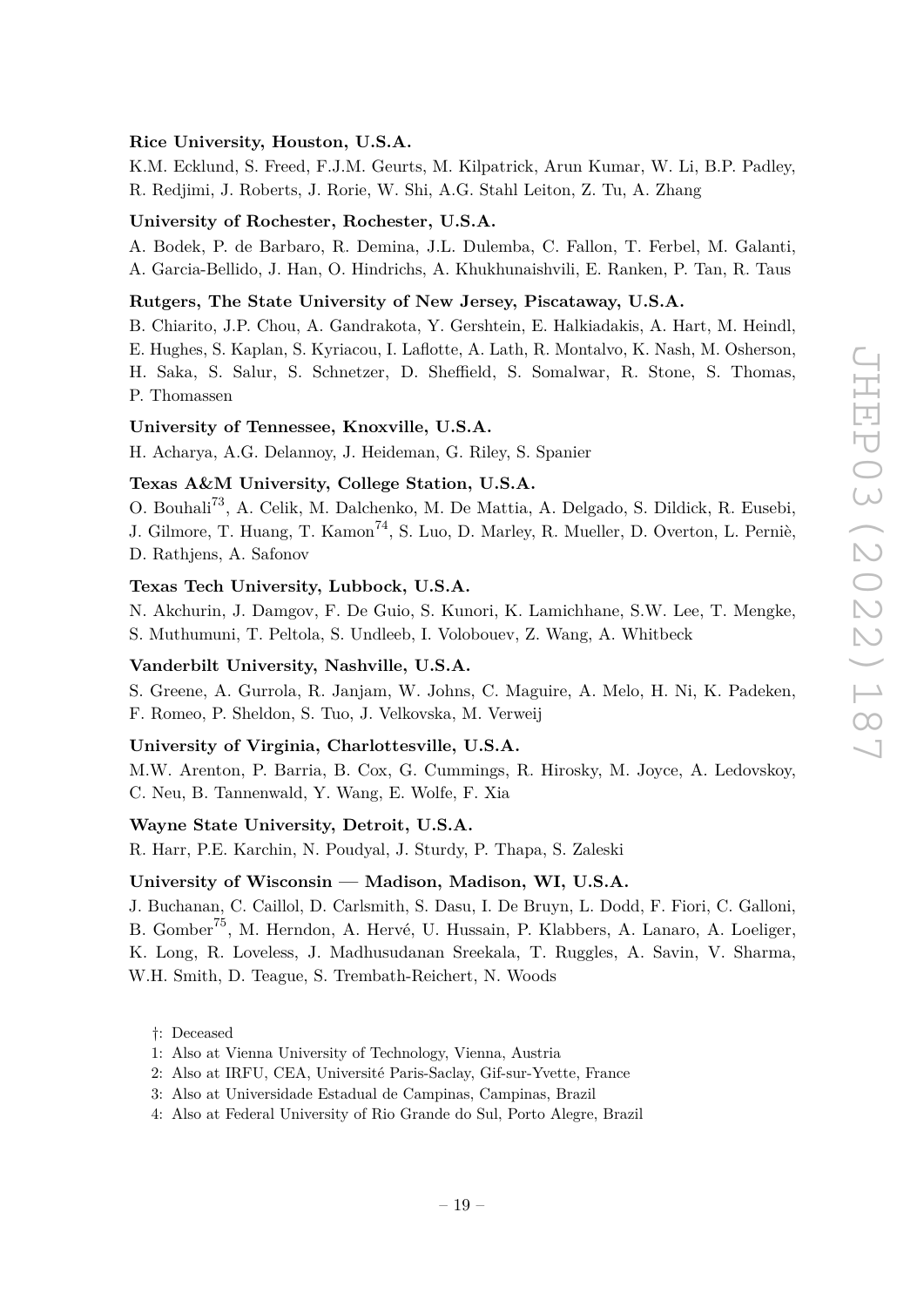- 5: Also at UFMS, Nova Andradina, Brazil
- 6: Also at Universidade Federal de Pelotas, Pelotas, Brazil
- 7: Also at Université Libre de Bruxelles, Bruxelles, Belgium
- 8: Also at University of Chinese Academy of Sciences, Beijing, China
- 9: Also at Institute for Theoretical and Experimental Physics named by A.I. Alikhanov of NRC 'Kurchatov Institute', Moscow, Russia
- 10: Also at Joint Institute for Nuclear Research, Dubna, Russia
- 11: Also at Cairo University, Cairo, Egypt
- 12: Also at Zewail City of Science and Technology, Zewail, Egypt
- 13: Also at Purdue University, West Lafayette, U.S.A.
- 14: Also at Université de Haute Alsace, Mulhouse, France
- 15: Also at Erzincan Binali Yildirim University, Erzincan, Turkey
- 16: Also at CERN, European Organization for Nuclear Research, Geneva, Switzerland
- 17: Also at RWTH Aachen University, III. Physikalisches Institut A, Aachen, Germany
- 18: Also at University of Hamburg, Hamburg, Germany
- 19: Also at Brandenburg University of Technology, Cottbus, Germany
- 20: Also at Institute of Physics, University of Debrecen, Debrecen, Hungary, Debrecen, Hungary
- 21: Also at Institute of Nuclear Research ATOMKI, Debrecen, Hungary
- 22: Also at MTA-ELTE Lendület CMS Particle and Nuclear Physics Group, Eötvös Loránd University, Budapest, Hungary, Budapest, Hungary
- 23: Also at IIT Bhubaneswar, Bhubaneswar, India, Bhubaneswar, India
- 24: Also at Institute of Physics, Bhubaneswar, India
- 25: Also at Shoolini University, Solan, India
- 26: Also at University of Visva-Bharati, Santiniketan, India
- 27: Also at Isfahan University of Technology, Isfahan, Iran
- 28: Now at INFN Sezione di Bari<sup>a</sup>, Università di Bari<sup>b</sup>, Politecnico di Bari<sup>c</sup>, Bari, Italy
- 29: Also at Italian National Agency for New Technologies, Energy and Sustainable Economic Development, Bologna, Italy
- 30: Also at Centro Siciliano di Fisica Nucleare e di Struttura Della Materia, Catania, Italy
- 31: Also at Scuola Normale e Sezione dell'INFN, Pisa, Italy
- 32: Also at Riga Technical University, Riga, Latvia, Riga, Latvia
- 33: Also at Malaysian Nuclear Agency, MOSTI, Kajang, Malaysia
- 34: Also at Consejo Nacional de Ciencia y Tecnología, Mexico City, Mexico
- 35: Also at Warsaw University of Technology, Institute of Electronic Systems, Warsaw, Poland
- 36: Also at Institute for Nuclear Research, Moscow, Russia
- 37: Now at National Research Nuclear University 'Moscow Engineering Physics Institute' (MEPhI), Moscow, Russia
- 38: Also at Institute of Nuclear Physics of the Uzbekistan Academy of Sciences, Tashkent, Uzbekistan
- 39: Also at St. Petersburg State Polytechnical University, St. Petersburg, Russia
- 40: Also at University of Florida, Gainesville, U.S.A.
- 41: Also at Imperial College, London, United Kingdom
- 42: Also at P.N. Lebedev Physical Institute, Moscow, Russia
- 43: Also at California Institute of Technology, Pasadena, U.S.A.
- 44: Also at Budker Institute of Nuclear Physics, Novosibirsk, Russia
- 45: Also at Faculty of Physics, University of Belgrade, Belgrade, Serbia
- 46: Also at Università degli Studi di Siena, Siena, Italy
- 47: Also at INFN Sezione di Pavia*<sup>a</sup>* , Università di Pavia*<sup>b</sup>* , Pavia, Italy, Pavia, Italy